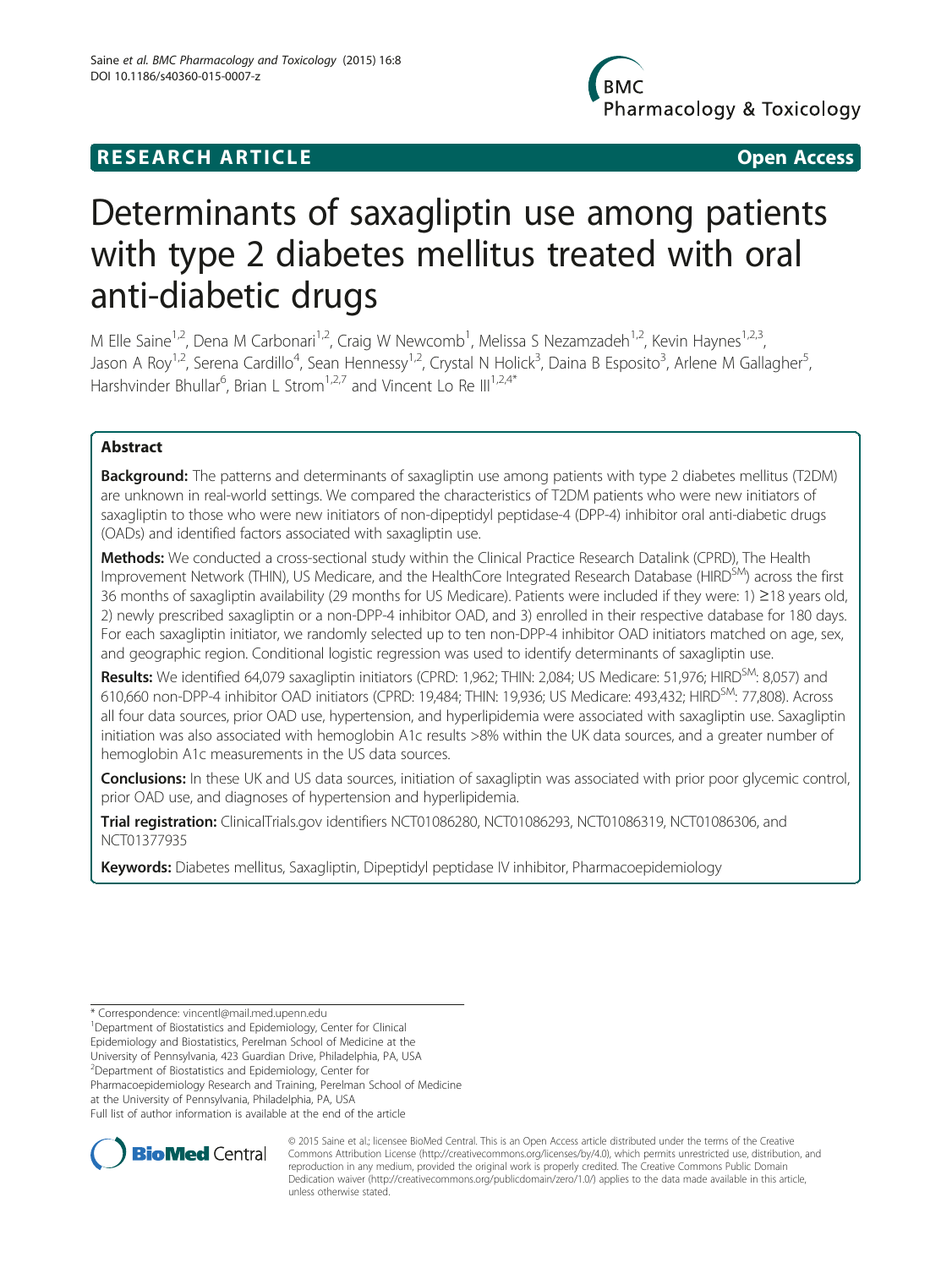## Background

Type 2 diabetes mellitus (T2DM) is a global public health problem, affecting 347 million people worldwide [[1](#page-14-0),[2](#page-14-0)]. Current estimates suggest that more than 29.1 million adults and children in the United States (US) and 3.2 million adults and children in the United Kingdom (UK) have T2DM, representing more than 9.3% and 6% of these populations, respectively [\[3-5](#page-14-0)]. Oral anti-diabetic drugs (OADs), along with diet and exercise, can help to control T2DM-associated hyperglycemia in adults [[6\]](#page-14-0).

Saxagliptin, a relatively new dipeptidyl peptidase-4 (DPP-4) inhibitor [[7\]](#page-14-0), was approved by the US Food and Drug Administration (FDA) in July 2009 and the European Medicines Agency in October 2009 to be used with diet and exercise to control hyperglycemia in adults with T2DM. In clinical trials, saxagliptin was shown to be efficacious in lowering fasting plasma glucose, 2-hour postprandial glucose, and hemoglobin A1c when used as monotherapy [\[8](#page-14-0)], in combination with metformin in treatment-naive patients [[9\]](#page-14-0), or as add-on therapy to metformin [\[10\]](#page-14-0), sulfonylureas [[11\]](#page-14-0), thiazolidinediones [[12\]](#page-14-0), or insulin [[13\]](#page-14-0). Because of its recent market introduction, prescribing patterns associated with saxagliptin's use in real-world settings remain unknown. Determining how OADs are prescribed in clinical practice can provide valuable information on healthcare decision-making [\[14,15\]](#page-14-0). Further, since the effectiveness and safety of saxagliptin and other OAD therapies may be affected by demographic characteristics, medical comorbidities, and additional medications prescribed to T2DM patients, identifying the factors associated with the use of particular OADs in real-world settings can provide important information needed for the future conduct of studies evaluating the comparative effectiveness and safety of anti-diabetic drugs. In particular, such variables can be incorporated within propensity scores to help to minimize confounding by indication [\[16,17\]](#page-14-0).

The objectives of this study were to: 1) compare the characteristics of patients with T2DM who newly initiate saxagliptin to those who newly initiate OADs in classes other than DPP-4 inhibitors, and 2) identify determinants of saxagliptin use during the first years of its availability in the UK and US. We hypothesized that T2DM patients with poor glycemic control, a higher prevalence of microvascular and macrovascular complications, and prior OAD use would be more likely to initiate saxagliptin.

## Methods

## Data sources

Four data sources, two each in the UK and US, were used in this study. Within the UK, data from the Clinical Practice Research Datalink (CPRD; formerly General Practice Research Database) and The Health Improvement Network (THIN) were evaluated over the first 36 months of saxagliptin availability (5 October 2009 to 30 September 2012). Within the US, data from US Medicare were evaluated across all 50 states over the first 29 months of saxagliptin availability (1 August 2009 to 31 December 2011), due to the lag in availability of these data. The HealthCore Integrated Research Database (HIRD<sup>SM</sup>) data were examined over the first 36 months of saxagliptin availability (1 August 2009 to 31 July 2012). These four databases were selected because they include large numbers of T2DM patients across all age groups and utilize health records (UK) and claims data (US) from both private and public insurance plans, providing broadly representative study samples.

Details on the data available within each of these data sources for the purpose of evaluating OAD use have been previously described [\[18\]](#page-14-0). At the time of data collection, CPRD contains electronic medical records of over 15 million UK patients across 684 practices [\[19](#page-14-0)], and THIN contained primary medical records for over 11 million UK patients across over 550 practices [[20,21](#page-14-0)]. CPRD and THIN collect demographic information, medical diagnoses and surgical procedures (recorded using Read codes), outpatient laboratory results, and general practitioner-issued prescriptions [[22,23](#page-14-0)]. Since some UK practices contribute data to both CPRD and THIN [[24\]](#page-14-0), we excluded overlapping patients from THIN data to ensure that these patients were not counted twice. US Medicare is the largest national health insurance program administered by the US federal government, serving approximately 47.5 million people as of 2010 [\[25\]](#page-14-0). Medicare is available to US citizens aged 65 years or older and those under 65 years with certain disabilities. The  $HIRD^{SM}$  is one of the largest longitudinal commercial health insurance databases in the US, serving 23.2 million members as of 2010 [[26](#page-14-0)-[28](#page-14-0)]. Both Medicare and the HIRD<sup>SM</sup> contain demographic information, inpatient and outpatient medical diagnoses (recorded using International Classification of Diseases, Ninth Revision, Clinical Modification diagnosis codes), surgical procedures (recorded with Current Procedural Terminology codes), and dispensed medications (recorded by National Drug Codes). Although codes for ordered laboratory tests can be identified within Medicare and the  $HIRD^{SM}$ , the results of these tests are not recorded in Medicare and are only available in a subset of HIRD<sup>SM</sup> patients. To avoid the possibility of doublecounting patients concurrently enrolled in both of these US data sources, we only included HIRD<sup>SM</sup> data for persons aged 18-64 years and censored HIRD<sup>SM</sup> enrollees at age 65 years.

The study was approved by the University of Pennsylvania and Rutgers University Institutional Review Boards, the Quorum Review Institutional Review Board (HIRD<sup>SM</sup>), and the Independent Scientific Advisory Committees for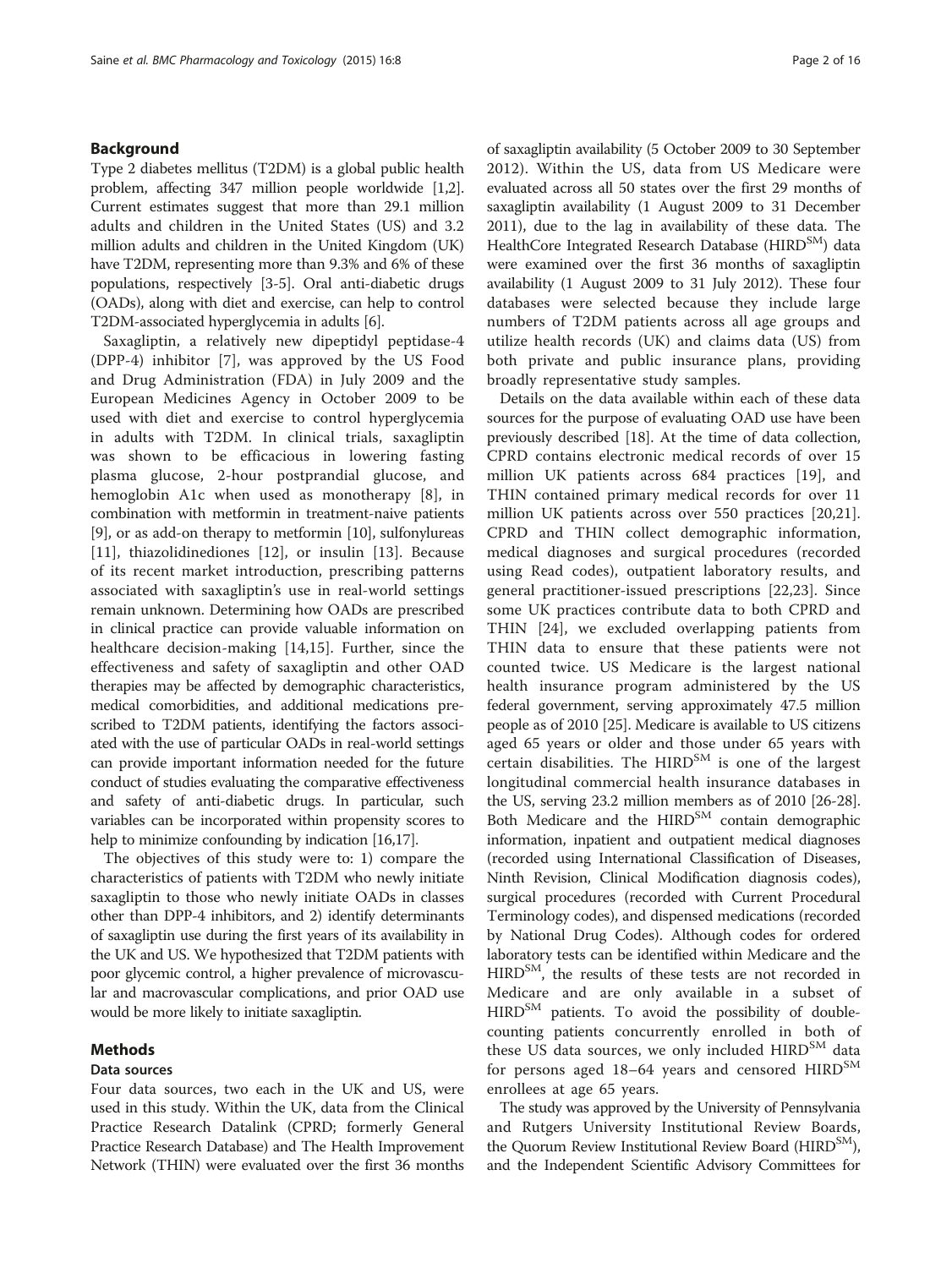CPRD and THIN. A data use agreement was obtained from the Centers for Medicare and Medicaid Services (US Medicare).

## Study patients

Patients were eligible for study inclusion if they were: 1) newly prescribed (in the UK) or dispensed (in the US) either saxagliptin, as a single agent or in combination with other OADs, or an OAD in a class other than DPP-4 inhibitors ("index drug"); 2)  $\geq$  18 years old; and 3) enrolled in their respective data source for at least 180 days prior to initiation of their index drug. The rationale for selecting new initiators of other OADs as the comparator group was to study patients with diabetes who required initiation of new OAD therapy. Given that we wished to identify factors specifically associated with saxagliptin use, we did not include new initiators of other DPP-4 inhibitors within the comparator OAD group.

All eligible patients prescribed saxagliptin were included. Within each data source, a random sample (without replacement) of up to ten new initiators of non-DPP-4 inhibitor OADs was selected for each saxagliptin initiator. These patients were matched on age (within 5-year age groups), sex, and geographic region (i.e., country within UK data sources; census region within US data sources).

## Main study outcome

The main study outcome was a new prescription (UK data source) or pharmacy claim (US data source) for either saxagliptin or a non-DPP-4 inhibitor OAD. The index date was defined as the date of first prescription of saxagliptin or comparator OAD in the respective data source.

## Determinants of saxagliptin use

The following variables were evaluated as determinants of use of saxagliptin compared to other OADs: calendar year of initiation, medical comorbidities, surgical procedures, and medications of interest (listed in Table [1](#page-3-0)). In clinical practice, primary care physicians and endocrinologists likely select and prescribe oral anti-diabetic drugs based on consideration of at least many of these factors. We included a variety of medications and drug classes as potential determinants of saxagliptin because concerns for drug-drug interactions or exacerbation of medication toxicities might influence decisions to prescribe saxagliptin.

Comorbidities were identified based on the presence of diagnoses recorded in the 180 days prior to the index date within US Medicare and HIRD<sup>SM</sup>, and at any time prior to the index date within CPRD and THIN. General practitioners in the UK do not have a financial incentive to record pre-existing diagnoses at each visit and only utilizing diagnoses recorded in the 180 days prior to

the index date could lead to incomplete comorbidity ascertainment within the UK data sources. Within all data sources, pre-existing microvascular and macrovascular T2DM complications were determined based on diagnoses and surgical procedures recorded within 180 days prior to the index date and categorized according to the Diabetes Complications Severity Index [\[29\]](#page-14-0).

Within the UK data sources, we collected the closest hemoglobin A1c result recorded in the 180 days prior to the index date. Smoking history and obesity, defined as body mass index (calculated as height in meters/[body weight in  $\text{kg}$ <sup>2</sup>) > 30 kg/m<sup>2</sup>, were also extracted from CPRD and THIN. Within the US data sources, we collected the number of claims for hemoglobin A1c tests recorded in the 180 days prior to the index date, since patients with unmanaged and/or severe T2DM typically have hemoglobin A1c measured more frequently [[30\]](#page-14-0).

Across all data sources, patients were considered exposed to a particular drug if a prescription or pharmacy claim for that drug was recorded within 180 days prior to the index date. Particularly, prior OAD use within the 180 days preceding the index date was determined. Patients whose prescriptions or claims for their existing OAD therapy continued for 90 days before and after the initiation of their index drug were considered to have "added on" saxagliptin or the comparator OAD to their current therapy. Patients whose prescriptions or claims for their existing OAD therapy were recorded 90 days before, but not after, the initiation of the index drug were considered to have "switched to" saxagliptin or a comparator OAD.

## Statistical analysis

Baseline characteristics of new initiators of saxagliptin or other OADs were compared using standardized differences, of which a value exceeding 0.1 is generally considered meaningful [\[31\]](#page-14-0). For the purpose of these analyses, standardized difference was calculated as the difference in mean (or proportion for binary variables) divided by the standard deviation (pooled standard deviation for the continuous variables). Conditional logistic regression was used to determine adjusted odds ratios with 95% confidence intervals of saxagliptin use associated with demographic variables, comorbidities, and drug therapies. To explore whether the determinants of saxagliptin use were different between first-time OAD initiators and those who were previously treated with OADs, we re-ran analyses in each database, stratified by whether patients received prior OAD therapy. Because the conditional logistic regression is conditioned on the matched group, initiators who no longer had a matched comparator in the stratified cohorts were removed from this analysis. Data were analyzed using SAS 9.4 (SAS Institute Inc., Cary, NC).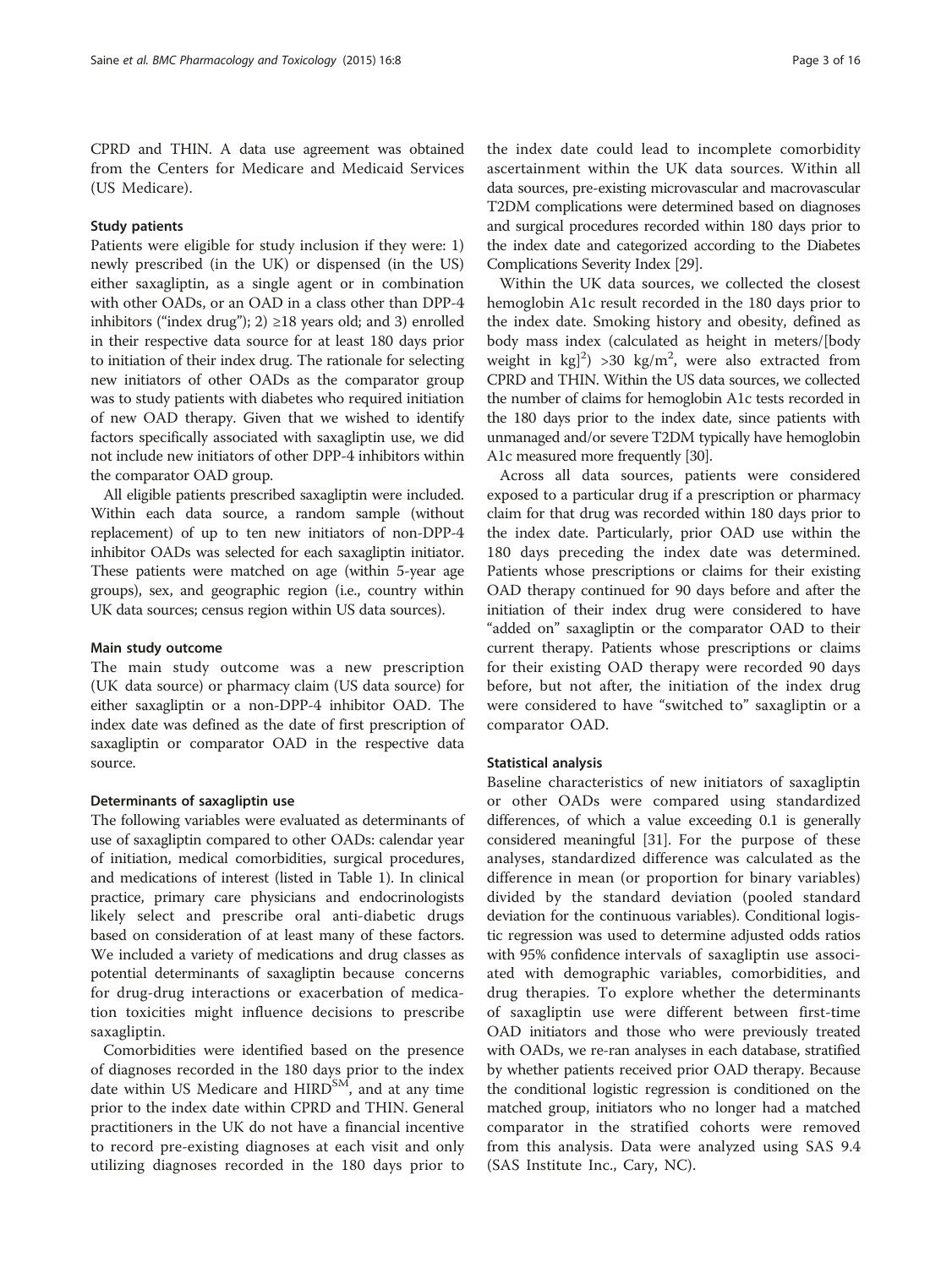# <span id="page-3-0"></span>Table 1 Demographic characteristics of type 2 diabetes mellitus patients within United Kingdom data sources

|                                                                                            |               | <b>Clinical Practice Research Datalink</b> |                            | The Health Improvement Network |                |                            |
|--------------------------------------------------------------------------------------------|---------------|--------------------------------------------|----------------------------|--------------------------------|----------------|----------------------------|
| Characteristic <sup>®</sup>                                                                | Saxagliptin   | Other<br>OAD                               | Standardized<br>difference | Saxagliptin                    | Other<br>OAD   | Standardized<br>difference |
|                                                                                            | $(n = 1,962)$ | $(n = 19,484)$                             |                            | $(n = 2,084)$                  | $(n = 19,936)$ |                            |
| Mean (SD) age, years <sup><math>†</math></sup>                                             | 52.7 (10.6)   | 52.2 (10.6)                                | 0.01                       | 64.7 (12.9)                    | 64.6 (12.9)    | 0.01                       |
| Male $sex^{\dagger}$                                                                       | 58.2%         | 58.2%                                      | < 0.01                     | 57.7%                          | 57.0%          | 0.01                       |
| UK country $†$                                                                             |               |                                            |                            |                                |                |                            |
| England                                                                                    | 60.4%         | 60.6%                                      | < 0.01                     | 63.1%                          | 65.7%          | 0.05                       |
| Northern Ireland                                                                           | 7.1%          | 7.0%                                       | < 0.01                     | 5.3%                           | 5.0%           | 0.01                       |
| Scotland                                                                                   | 11.4%         | 11.5%                                      | < 0.01                     | 12.3%                          | 12.8%          | 0.01                       |
| Wales                                                                                      | 21.0%         | 20.9%                                      | < 0.01                     | 19.2%                          | 16.5%          | 0.07                       |
| Other OAD initiated at index date                                                          |               |                                            |                            |                                |                |                            |
| Alpha-glucosidase inhibitors: Acarbose                                                     | 0%            | 0.2%                                       |                            | 0%                             | 0.2%           |                            |
| Biguanide: Metformin                                                                       | 0%            | 63.1%                                      |                            | 0%                             | 62.1%          |                            |
| Meglitinides                                                                               | 0%            | 0.4%                                       |                            | 0%                             | 0.4%           |                            |
| Nateglinide                                                                                | 0%            | 0.1%                                       |                            | 0%                             | 0.0%           |                            |
| Repaglinide                                                                                | 0%            | 0.3%                                       |                            | 0%                             | 0.3%           |                            |
| Sulfonylureas                                                                              | 0%            | 27.9%                                      |                            | 0%                             | 29.1%          |                            |
| Glibenclamide (Glyburide in US data sources)                                               | 0%            | 0.2%                                       |                            | 0%                             | 0.2%           |                            |
| Gliclazide                                                                                 | 0%            | 24.9%                                      |                            | 0%                             | 26.1%          |                            |
| Glimepiride                                                                                | 0%            | 2.1%                                       |                            | 0%                             | 1.9%           |                            |
| Glipizide                                                                                  | 0%            | 0.6%                                       |                            | 0%                             | 0.7%           |                            |
| Tolbutamide                                                                                | 0%            | 0.1%                                       |                            | 0%                             | 0.2%           |                            |
| Thiazolidinediones                                                                         | 0%            | 8.3%                                       |                            | 0%                             | 8.2%           |                            |
| Pioglitazone                                                                               | 0%            | 8.1%                                       |                            | 0%                             | 8.0%           |                            |
| Rosiglitazone                                                                              | 0%            | 0.2%                                       |                            | 0%                             | 0.2%           |                            |
| On glucagon-like peptide-1 receptor agonist                                                | 3.1%          | 1.9%                                       | 0.08                       | 2.4%                           | 1.9%           | 0.03                       |
| On insulin                                                                                 | 5.4%          | 7.3%                                       | 0.08                       | 7.7%                           | 7.2%           | 0.02                       |
| Hemoglobin A1c measurements                                                                |               |                                            |                            |                                |                |                            |
| Mean (SD)                                                                                  | 8.7(1.6)      | 8.6(1.8)                                   | 0.06                       | 8.8(1.6)                       | 8.6(1.8)       | 0.08                       |
| Hemoglobin A1c >8%                                                                         | 57.6%         | 39.8%                                      | 0.36                       | 56.2%                          | 40.8%          | 0.31                       |
| Mean body mass index (SD)                                                                  | 32.4 (6.5)    | 31.5(6.7)                                  | 0.14                       |                                |                |                            |
| Missing values                                                                             | 42.9%         | 41.4%                                      | 0.03                       | 0.7%                           | 2.0%           | 0.11                       |
| Underweight (15-18.5 kg/m <sup>2</sup> )                                                   | 0.2%          | 0.4%                                       | 0.03                       | $0.0\%$                        | 0.4%           | 0.08                       |
| Normal (18.5-24.9 kg/m <sup>2</sup> )                                                      | 4.4%          | 6.7%                                       | 0.10                       | 7.9%                           | 11.4%          | 0.12                       |
| Overweight (25.0-29.9 kg/m <sup>2</sup> )                                                  | 15.9%         | 17.8%                                      | 0.05                       | 29.0%                          | 31.5%          | 0.05                       |
| Obese (30-60 kg/m <sup>2</sup> )                                                           | 36.7%         | 33.9%                                      | 0.06                       | 62.3%                          | 54.7%          | 0.15                       |
| Smoking                                                                                    | 36.5%         | 36.5%                                      | < 0.01                     | 63.5%                          | 61.0%          | 0.05                       |
| Severity of type 2 diabetes mellitus (prior 180 d)                                         |               |                                            |                            |                                |                |                            |
| Cerebrovascular disease                                                                    | 0.5%          | 0.7%                                       | 0.02                       | 0.9%                           | 0.7%           | 0.02                       |
| Coronary artery disease, congestive heart failure,<br>ventricular tachycardia/fibrillation | 1.3%          | 1.5%                                       | 0.01                       | 1.9%                           | 1.5%           | 0.03                       |
| Diabetic coma                                                                              | $0\%$         | 0.1%                                       |                            | $0\%$                          | 0.1%           | $\overline{\phantom{0}}$   |
| Nephropathy                                                                                | 0.3%          | 0.2%                                       | 0.02                       | 0.6%                           | 0.2%           | 0.06                       |
| Neuropathy                                                                                 | 0.8%          | 0.6%                                       | 0.02                       | 0.9%                           | 0.6%           | 0.03                       |
| Peripheral vascular disease                                                                | 1.1%          | 0.9%                                       | 0.02                       | 1.2%                           | 0.9%           | 0.03                       |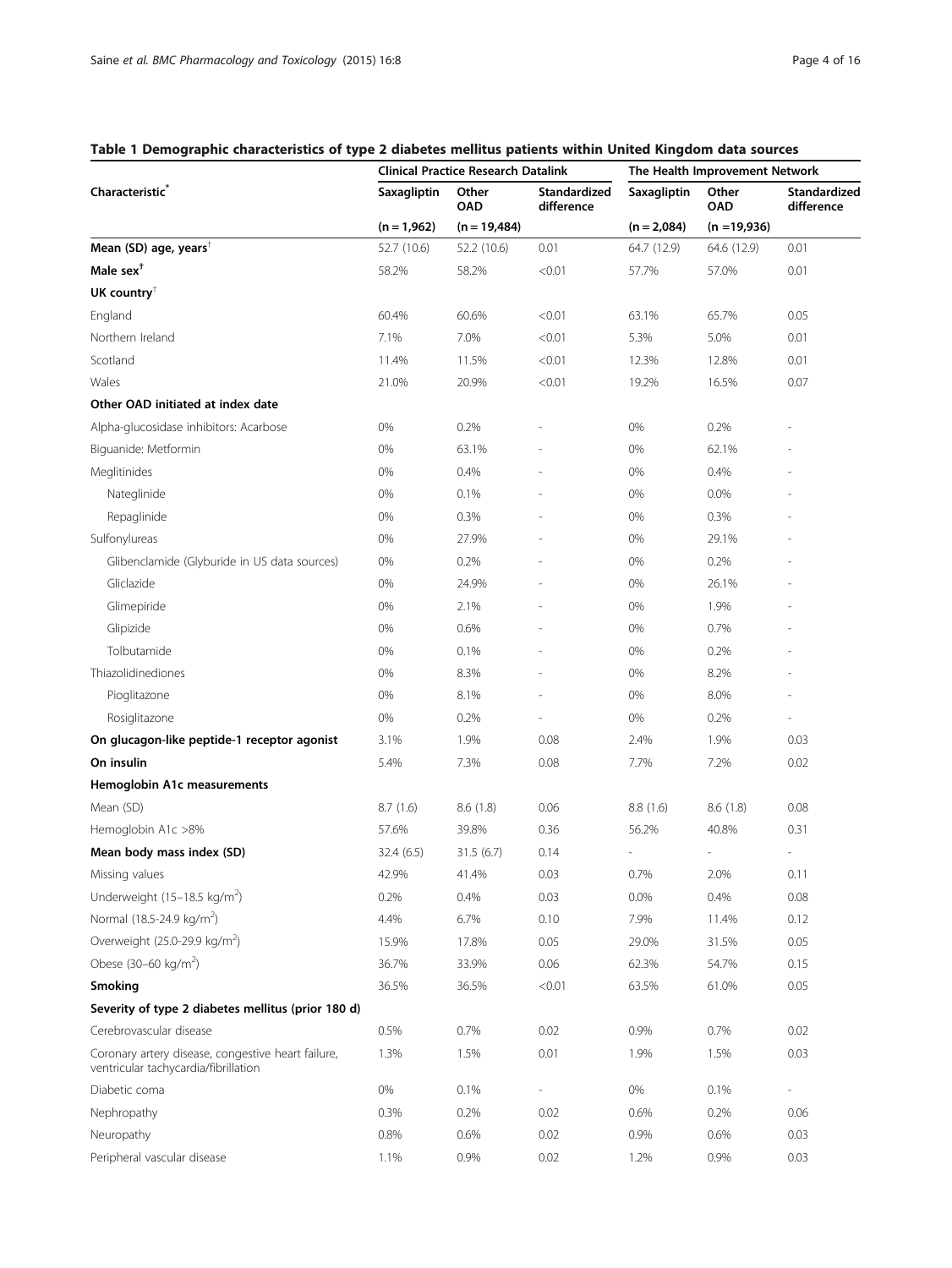## Table 1 Demographic characteristics of type 2 diabetes mellitus patients within United Kingdom data sources (Continued)

| Retinopathy                                      | 5.7%  | 3.7%  | 0.09   | 5.5%  | 3.5%  | 0.10   |
|--------------------------------------------------|-------|-------|--------|-------|-------|--------|
| Unspecified additional diabetic complications    | 0%    | 0.0%  |        | $0\%$ | 0.0%  |        |
| <b>Medical comorbidities</b>                     |       |       |        |       |       |        |
| Allergic rhinitis/hay fever                      | 8.8%  | 10.0% | 0.04   | 9.1%  | 9.4%  | 0.01   |
| Asthma                                           | 16.0% | 15.8% | < 0.01 | 16.4% | 15.9% | 0.01   |
| Chronic obstructive pulmonary disease/bronchitis | 12.1% | 10.0% | 0.07   | 13.1% | 10.7% | 0.07   |
| Dermatologic disorder                            |       |       |        |       |       |        |
| Eczema                                           | 17.0% | 15.2% | 0.05   | 16.9% | 14.2% | 0.08   |
| Psoriasis/psoriatic arthritis                    | 6.4%  | 5.1%  | 0.06   | 5.8%  | 5.3%  | 0.02   |
| Gastrointestinal disease                         |       |       |        |       |       |        |
| Cirrhosis                                        | 0.3%  | 0.4%  | 0.01   | 0.2%  | 0.4%  | 0.03   |
| Gallbladder disease                              | 6.2%  | 5.6%  | 0.02   | 6.3%  | 5.9%  | 0.02   |
| Hemochromatosis                                  | 0.1%  | 0.1%  | 0.02   | $0\%$ | 0.2%  | 0.04   |
| Hyperlipidemia                                   | 16.0% | 12.0% | 0.12   | 15.9% | 12.2% | 0.11   |
| Hypertension                                     | 56.7% | 50.9% | 0.12   | 61.0% | 56.1% | 0.10   |
| Infectious disease                               |       |       |        |       |       |        |
| Hepatitis B virus infection                      | 0.3%  | 0.2%  | 0.02   | 0.2%  | 0.2%  | 0.01   |
| Hepatitis C virus infection                      | 0%    | 0.1%  |        | $0\%$ | 0.1%  |        |
| Malignancy                                       |       |       |        |       |       |        |
| Hematologic                                      | 0.8%  | 1.0%  | 0.03   | 0.9%  | 1.0%  | < 0.01 |
| Solid organ                                      | 23.5% | 22.9% | 0.02   | 22.9% | 23.9% | 0.02   |
| Obesity                                          | 17.8% | 14.6% | 0.09   | 17.0% | 13.4% | 0.10   |
| Rheumatoid arthritis                             | 2.7%  | 2.4%  | 0.02   | 1.3%  | 1.7%  | 0.03   |
| <b>Medications</b>                               |       |       |        |       |       |        |
| Acetaminophen/paracetamol                        | 31.7% | 28.7% | 0.06   | 32.0% | 30.1% | 0.04   |
| Anti-asthmatic agents                            | 18.6% | 17.7% | 0.02   | 18.8% | 18.1% | 0.02   |
| Antibacterials                                   | 35.5% | 33.9% | 0.03   | 32.1% | 30.7% | 0.03   |
| Anticonvulsants                                  | 8.8%  | 7.8%  | 0.04   | 6.2%  | 5.1%  | 0.05   |
| Antifungals                                      | 3.0%  | 2.6%  | 0.02   | 2.9%  | 3.4%  | 0.03   |
| Antihistamines                                   | 7.2%  | 7.1%  | < 0.01 | 7.5%  | 6.9%  | 0.02   |
| Anti-hyperlipidemic agents                       | 80.6% | 58.5% | 0.49   | 81.1% | 61.9% | 0.43   |
| Antihypertensive agents                          |       |       |        |       |       |        |
| Angiotensin-converting enzyme inhibitors         | 46.5% | 36.1% | 0.21   | 46.1% | 38.4% | 0.16   |
| Angiotensin receptor blockers                    | 19.2% | 13.2% | 0.16   | 22.5% | 15.0% | 0.19   |
| Beta blockers                                    | 24.7% | 20.7% | 0.09   | 28.0% | 23.2% | 0.11   |
| Calcium channel blockers                         | 28.2% | 23.8% | 0.10   | 29.9% | 26.9% | 0.07   |
| Loop diuretics                                   | 12.4% | 11.0% | 0.04   | 17.3% | 11.4% | 0.17   |
| Other antihypertensive agents                    | 9.2%  | 6.8%  | 0.09   | 10.0% | 6.8%  | 0.11   |
| Thiazide diuretics                               | 19.9% | 16.1% | 0.10   | 25.1% | 20.8% | 0.10   |
| Antivirals                                       | 0.7%  | 0.8%  | 0.02   | 0.8%  | 0.9%  | 0.02   |
| Non-aspirin non-steroidal anti-inflammatory      | 13.4% | 13.0% | 0.01   | 12.5% | 13.0% | 0.02   |
| Other antiplatelet/anticoagulant agents          |       |       |        |       |       |        |
| Aspirin                                          | 38.3% | 29.7% | 0.18   | 42.1% | 32.2% | 0.21   |
| Clopidogrel                                      | 4.9%  | 3.7%  | 0.06   | 5.0%  | 3.7%  | 0.06   |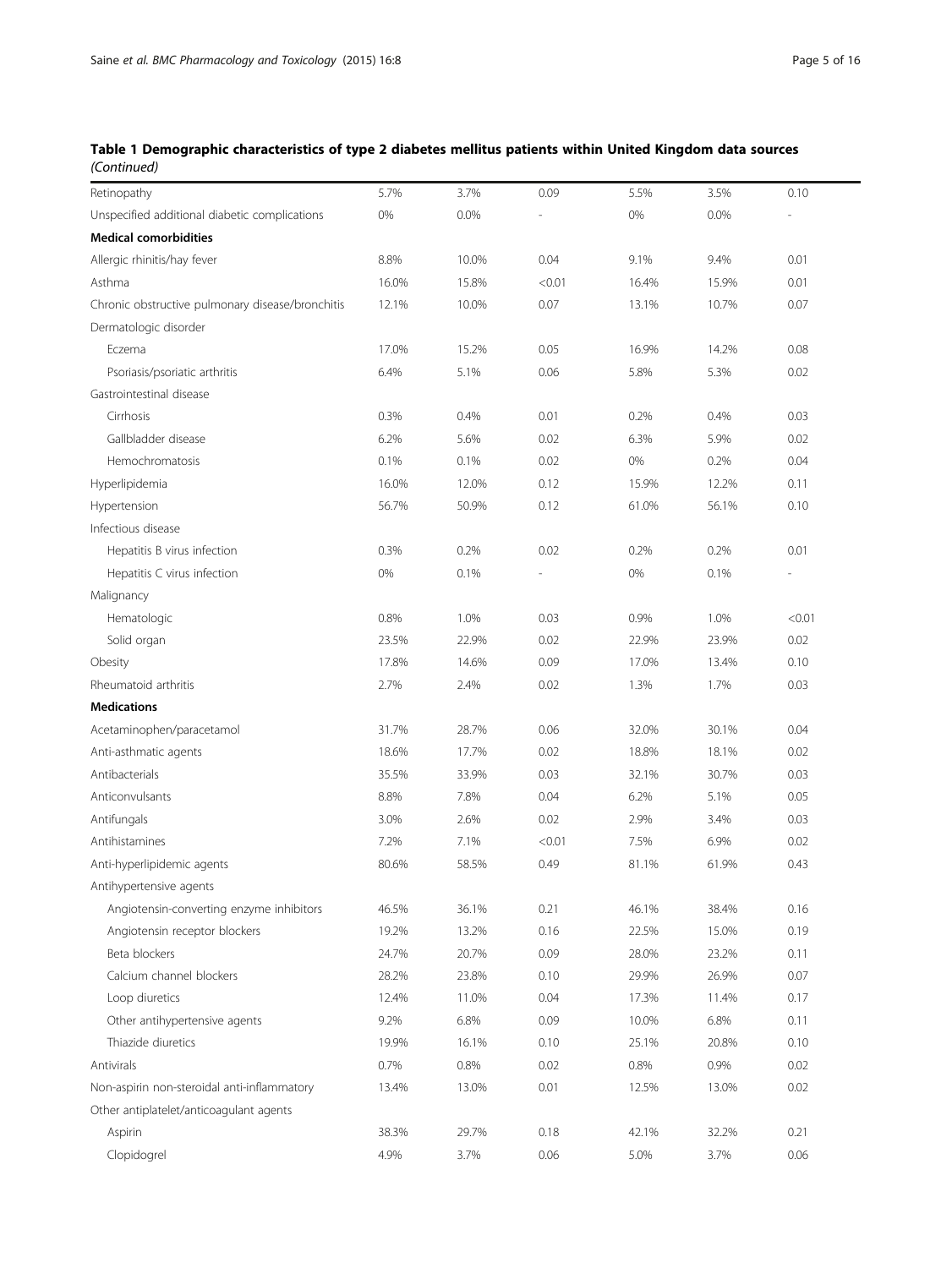| Low-molecular-weight heparin           | 0.2%  | 0.3%  | 0.03   | 0.5%  | 0.3%  | 0.02   |
|----------------------------------------|-------|-------|--------|-------|-------|--------|
| Warfarin                               | 5.4%  | 4.9%  | 0.02   | 6.9%  | 5.6%  | 0.05   |
| Other medications                      |       |       |        |       |       |        |
| Allopurinol                            | 3.2%  | 3.5%  | 0.02   | 5.1%  | 3.7%  | 0.07   |
| Anti-arrhythmics                       | 3.4%  | 2.6%  | 0.05   | 3.1%  | 3.0%  | < 0.01 |
| Immune modulators/immunosuppressants   | 1.2%  | 1.2%  | < 0.01 | 1.2%  | 1.2%  | 0.01   |
| Nitroglycerin                          | 5.6%  | 5.1%  | 0.02   | 6.3%  | 4.9%  | 0.06   |
| Urinary anti-spasmodics                | 4.3%  | 3.3%  | 0.05   | 4.7%  | 3.6%  | 0.06   |
| Psychotropic agents                    |       |       |        |       |       |        |
| Antidepressants                        | 22.1% | 19.6% | 0.06   | 20.6% | 19.6% | 0.03   |
| Antipsychotics                         | 4.3%  | 4.4%  | 0.01   | 4.9%  | 4.8%  | 0.01   |
| Prior OAD Therapy <sup>‡</sup>         | 93.7% | 35.8% | 1.53   | 92.1% | 36.8% | 1.41   |
| Alpha-glucosidase inhibitors: Acarbose | 0.3%  | 0.1%  | 0.03   | 0.2%  | 0.1%  | 0.03   |
| Biguanide: Metformin                   | 83.4% | 73.7% | 0.24   | 77.7% | 73.1% | 0.11   |
| Meglitinides                           | 1.1%  | 0.4%  | 0.09   | 1.2%  | 0.3%  | 0.10   |
| Nateglinide                            | 0.2%  | 0.0%  | 0.04   | 0.2%  | 0.1%  | 0.04   |
| Repaglinide                            | 0.9%  | 0.3%  | 0.08   | 1.0%  | 0.2%  | 0.10   |
| Sulfonylureas                          | 47.9% | 12.2% | 0.84   | 46.4% | 12.8% | 0.79   |
| Glibenclamide                          | 0.4%  | 0.5%  | 0.01   | 0.5%  | 0.6%  | 0.01   |
| Gliclazide                             | 41.4% | 12.6% | 0.69   | 39.3% | 13.4% | 0.61   |
| Glimepiride                            | 4.5%  | 1.5%  | 0.18   | 4.1%  | 1.4%  | 0.17   |
| Glipizide                              | 1.1%  | 0.7%  | 0.04   | 1.7%  | 0.8%  | 0.09   |
| Tolbutamide                            | 0.7%  | 0.1%  | 0.09   | 1.1%  | 0.2%  | 0.11   |
| Thiazolidinediones                     | 16.6% | 5.3%  | 0.37   | 17.7% | 5.1%  | 0.40   |
| Pioglitazone                           | 14.1% | 3.5%  | 0.38   | 15.4% | 3.4%  | 0.42   |

Table 1 Demographic characteristics of type 2 diabetes mellitus patients within United Kingdom data sources (Continued)

Abbreviations: OAD = oral anti-diabetic drug; SD = standard deviation.

\* Characteristics are presented as percentages unless otherwise indicated.

† Matching criteria for which a random sample (without replacement) of up to ten new initiators of non-DPP-4 inhibitor OADs were selected for each saxagliptin initiator.

Rosiglitazone 2.7% 2.1% 0.03 2.5% 2.0% 0.03

‡ Defined as use of an oral anti-diabetic drug within the 180 days prior to the initiation of the index drug. Denominator adjusted to exclude those on index drug.

### Results

## Patient characteristics

## UK data sources

Within THIN and CPRD, respectively, we identified, 1,962 and 2,084 new initiators of saxagliptin (Figure [1](#page-6-0)a and b) as well as 19,484 and 19,936 matched new initiators of non-DPP-4 inhibitor OADs. The characteristics of these patients are presented in Table [1.](#page-3-0) Approximately 6% of saxagliptin initiators in each UK data source had not received treatment for T2DM with another OAD within 180 days prior to the index date.

Within both UK data sources, saxagliptin initiators were more likely to have had prior OAD therapy and hemoglobin A1c results >8% in the 180 days preceding the index prescription compared to initiators of other non-DPP-4 inhibitor OADs. Saxagliptin users also more frequently had hyperlipidemia, hypertension, and obesity and were more commonly prescribed aspirin, anti-hyperlipidemic agents, and anti-hypertensive drugs. Within THIN, diagnoses of retinopathy were more prevalent among saxagliptin initiators.

#### US data sources

During the initial 29 months of saxagliptin availability within US Medicare, 51,976 new initiators of saxagliptin and 493,432 matched new initiators of non-DPP-4 inhibitor OADs were identified (Figure [1c](#page-6-0)). During the initial 36 months of saxagliptin availability within the HIRD<sup>SM</sup>, 8,057 new initiators of saxagliptin and 77,808 matched new initiators of non-DPP-4 inhibitor OADs were identified (Figure [1d](#page-6-0)). The characteristics of these patients are presented in Table [2](#page-7-0). Approximately 22% of saxagliptin initiators in US Medicare and 33% of saxagliptin initiators in the  $\text{HIRD}^{\text{SM}}$  had not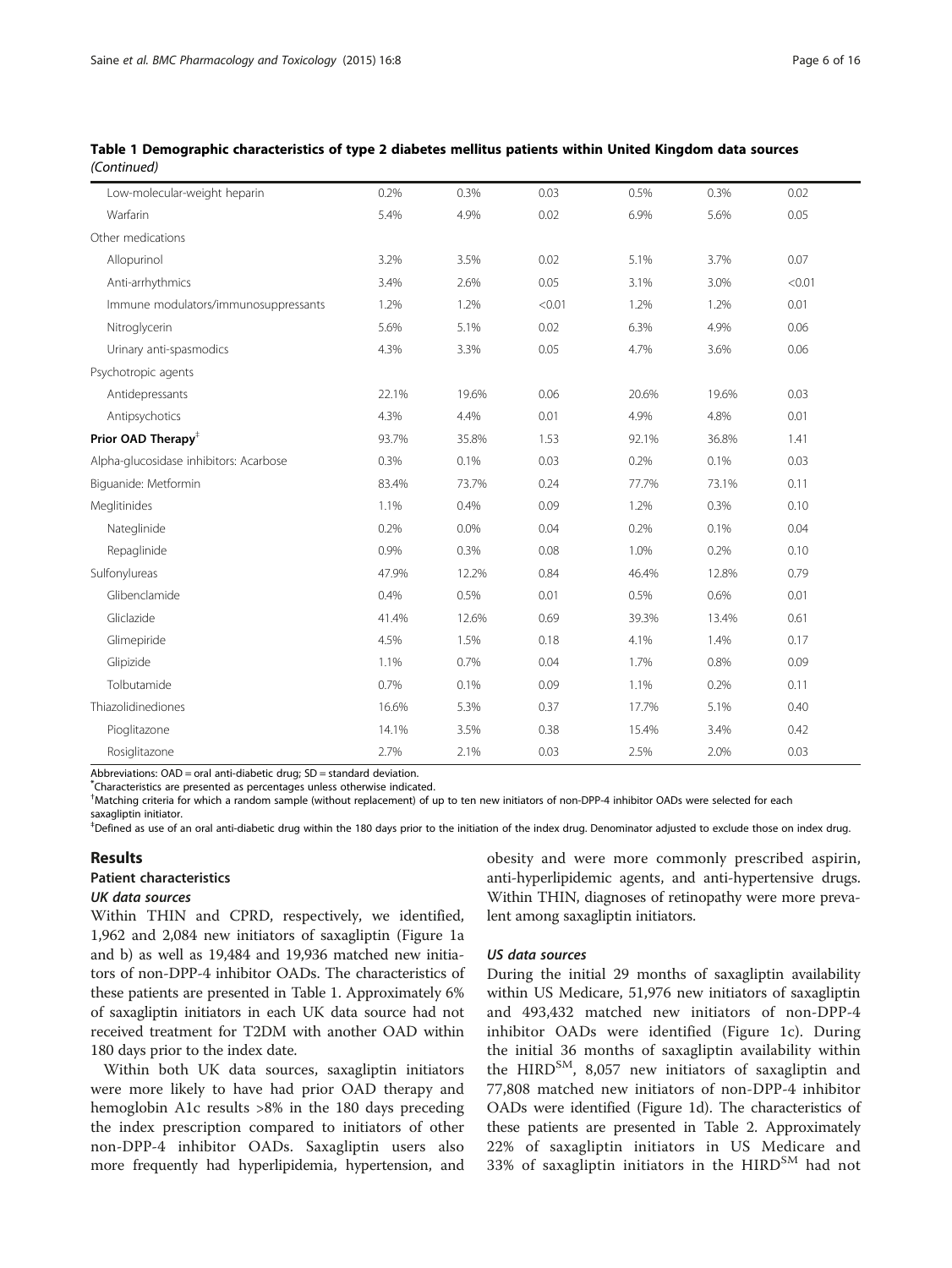<span id="page-6-0"></span>

received treatment for T2DM with another OAD within 180 days prior to the index date.

Within both US databases, saxagliptin initiators more frequently received prior OAD therapy and had higher mean numbers of hemoglobin A1c measurements in the 180 days prior to the index date. Saxagliptin initiators were also more frequently diagnosed with hyperlipidemia and hypertension and more commonly received anti-hyperlipidemic drugs, angiotensinconverting enzyme inhibitors, and angiotensin receptor blockers. Within US Medicare, diagnoses of microvascular T2DM complications, including nephropathy and neuropathy, were more prevalent among saxagliptin initiators.

## Factors associated with saxagliptin use UK data sources

Factors associated with saxagliptin initiation within CPRD and THIN are presented in Table [3.](#page-10-0) Prior OAD use in the 180 days preceding the index date was strongly associated with saxagliptin initiation in CPRD and THIN. Within THIN, diabetic nephropathy and obesity were also associated with a higher likelihood of saxagliptin initiation.

After stratifying on prior OAD use within CPRD, results were similar to those in the primary analysis. However, prescriptions for antihyperlipidemic agents and diagnoses of chronic obstructive pulmonary disease and bronchitis were associated with saxagliptin

initiation among patients without prior OAD use (Table [3\)](#page-10-0).

After stratifying on prior OAD use within THIN, results were also similar to those in the primary analysis. However, obesity and diabetic nephropathy were more strongly associated with saxagliptin initiation among those with prior OAD use. Additionally, among patients with no prior OAD use, prescriptions for antihyperlipidemics and diagnoses of retinopathy were associated with saxagliptin initiation (Table [3](#page-10-0)).

## US data sources

Factors associated with saxagliptin initiation in US Medicare and the  $HIRD<sup>SM</sup>$  are presented in Table [4](#page-12-0). Saxagliptin initiation was associated with prior OAD use and a greater number of hemoglobin A1c measurements in the 180 days preceding the index date in Medicare and the HIRD<sup>SM</sup>. Additionally, within Medicare, saxagliptin initiators were more likely to receive angiotensin-receptor blockers.

After stratifying on prior OAD use within US Medicare, results were similar to those in the primary analysis. However, use of angiotensin-receptor blockers was more strongly associated with saxagliptin use among those without prior OAD use (Table [4\)](#page-12-0).

After stratifying on prior OAD use within the HIRD<sup>SM</sup>, results remained similar to those within the primary analyses (Table [4](#page-12-0)).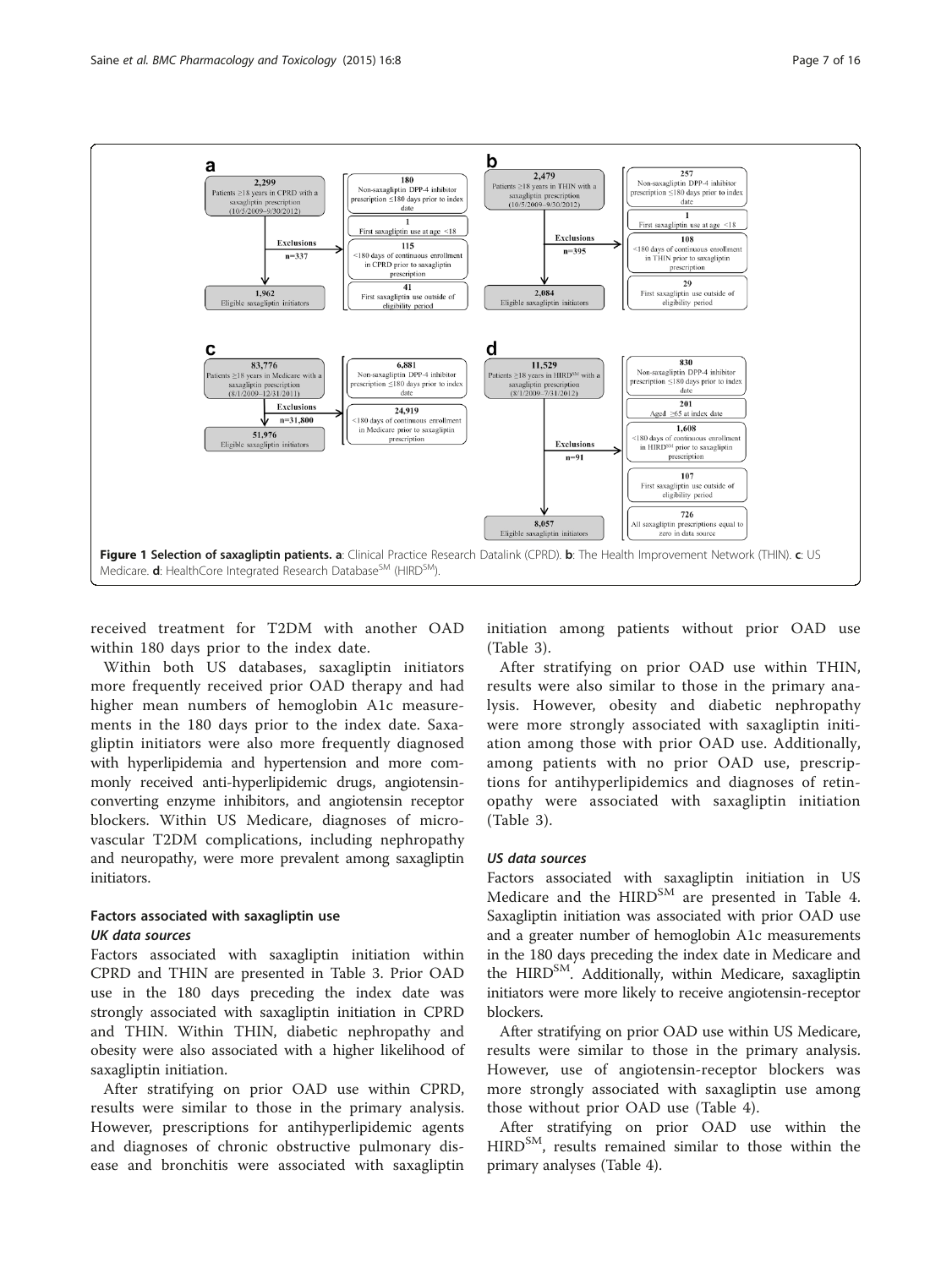## <span id="page-7-0"></span>Table 2 Demographic characteristics of type 2 diabetes mellitus patients within United States data sources

|                                                                                            | <b>US Medicare</b> |                                |                            | HealthCore Integrated Reseach<br>Database <sup>SM</sup> |                |                            |  |
|--------------------------------------------------------------------------------------------|--------------------|--------------------------------|----------------------------|---------------------------------------------------------|----------------|----------------------------|--|
| <b>Characteristic</b> <sup>®</sup>                                                         | Saxagliptin        | Other<br>OAD                   | Standardized<br>difference | Saxagliptin                                             | Other<br>OAD   | Standardized<br>difference |  |
|                                                                                            |                    | $(n = 51,976)$ $(n = 493,432)$ |                            | $(n = 8,057)$                                           | $(n = 77,808)$ |                            |  |
| Mean (SD) age, years <sup><math>†</math></sup>                                             | 70.4 (11.1)        | 69.9 (11.0)                    | 0.04                       | 52.9 (8.4)                                              | 52.9 (8.4)     | 0.01                       |  |
| Male sex $^{\dagger}$                                                                      | 42.1%              | 42.8%                          | 0.01                       | 60.0%                                                   | 59.5%          | 0.01                       |  |
| US census region $†$                                                                       |                    |                                |                            |                                                         |                |                            |  |
| East North Central                                                                         | 12.7%              | 12.8%                          | < 0.01                     | 20.7%                                                   | 21.2%          | 0.01                       |  |
| East South Central                                                                         | 10.0%              | 10.0%                          | < 0.01                     | 10.0%                                                   | 10.1%          | < 0.01                     |  |
| Middle Atlantic                                                                            | 16.0%              | 15.9%                          | < 0.01                     | 9.0%                                                    | 8.9%           | < 0.01                     |  |
| Mountain                                                                                   | 3.1%               | 3.1%                           | < 0.01                     | 1.9%                                                    | 1.9%           | < 0.01                     |  |
| New England                                                                                | 2.8%               | 2.8%                           | < 0.01                     | 5.7%                                                    | 5.9%           | < 0.01                     |  |
| Pacific                                                                                    | 12.8%              | 13.1%                          | < 0.01                     | 14.6%                                                   | 14.8%          | < 0.01                     |  |
| South Atlantic                                                                             | 24.1%              | 24.0%                          | < 0.01                     | 30.5%                                                   | 29.9%          | 0.01                       |  |
| West North Central                                                                         | 5.2%               | 5.0%                           | < 0.01                     | 5.3%                                                    | 5.4%           | < 0.01                     |  |
| West South Central                                                                         | 13.2%              | 13.2%                          | < 0.01                     | 2.2%                                                    | 1.9%           | 0.02                       |  |
| Other OAD initiated at index date                                                          |                    |                                |                            |                                                         |                |                            |  |
| Alpha-glucosidase inhibitors                                                               | 0%                 | 0.6%                           |                            | 0%                                                      | 0.4%           |                            |  |
| Acarbose                                                                                   | 0%                 | 0.5%                           |                            | 0%                                                      | 0.3%           |                            |  |
| Miglitol                                                                                   | 0%                 | 0.0%                           |                            | 0%                                                      | 0.0%           |                            |  |
| Biguanide: Metformin                                                                       | 0%                 | 51.5%                          |                            | 0%                                                      | 69.1%          |                            |  |
| Meglitinides                                                                               | 0%                 | 2.4%                           |                            | 0%                                                      | 0.9%           |                            |  |
| Nateglinide                                                                                | 0%                 | 1.0%                           |                            | 0%                                                      | 0.4%           |                            |  |
| Repaglinide                                                                                | 0%                 | 1.3%                           |                            | 0%                                                      | 0.5%           |                            |  |
| Sulfonylureas                                                                              | 0%                 | 33.8%                          |                            | 0%                                                      | 22.0%          |                            |  |
| Chlorpropamide                                                                             | 0%                 | 0.0%                           |                            | 0%                                                      | 0.0%           |                            |  |
| Glimepiride                                                                                | 0%                 | 11.0%                          |                            | 0%                                                      | 8.1%           |                            |  |
| Glipizide                                                                                  | 0%                 | 14.3%                          |                            | 0%                                                      | 8.3%           |                            |  |
| Glyburide (glibenclamide in UK data sources)                                               | 0%                 | 8.5%                           |                            | 0%                                                      | 5.6%           |                            |  |
| Tolazamide                                                                                 | 0%                 | 0.0%                           |                            | 0%                                                      | 0.0%           |                            |  |
| Tolbutamide                                                                                | 0%                 | 0.0%                           |                            | 0%                                                      | 0.0%           |                            |  |
| Thiazolidinediones                                                                         | 0%                 | 11.7%                          |                            | 0%                                                      | 7.7%           |                            |  |
| Pioglitazone                                                                               | 0%                 | 11.0%                          |                            | 0%                                                      | 7.3%           |                            |  |
| Rosiglitazone                                                                              | 0%                 | 0.8%                           |                            | 0%                                                      | 0.4%           |                            |  |
| On glucagon-like peptide-1 receptor agonist                                                | 2.1%               | 1.1%                           | 0.07                       | 3.8%                                                    | 2.9%           | 0.05                       |  |
| On insulin                                                                                 | 15.9%              | 14.9%                          | 0.03                       | 9.7%                                                    | 8.3%           | 0.05                       |  |
| Mean (SD) number of hemoglobin A1c measures                                                | 1.3(0.9)           | 0.9(0.9)                       | 0.51                       | 1.1(0.8)                                                | 0.8(0.8)       | 0.50                       |  |
| Severity of type 2 diabetes mellitus (prior 180 d)                                         |                    |                                |                            |                                                         |                |                            |  |
| Cerebrovascular disease                                                                    | 10.5%              | 10.6%                          | < 0.01                     | 2.4%                                                    | 2.4%           | < 0.01                     |  |
| Coronary artery disease, congestive heart failure, ventricular<br>tachycardia/fibrillation | 40.8%              | 38.2%                          | 0.05                       | 11.8%                                                   | 11.1%          | 0.02                       |  |
| Metabolic (ketoacidosis, hyperosmolar,coma)                                                | 1.3%               | 1.3%                           | < 0.01                     | 0.7%                                                    | 0.7%           | < 0.01                     |  |
| Nephropathy                                                                                | 20.2%              | 15.7%                          | 0.11                       | 5.0%                                                    | 3.6%           | 0.07                       |  |
| Neuropathy                                                                                 | 22.9%              | 18.1%                          | 0.12                       | 8.3%                                                    | 6.8%           | 0.06                       |  |
| Peripheral vascular disease                                                                | 18.4%              | 16.6%                          | 0.05                       | 3.9%                                                    | 3.4%           | 0.03                       |  |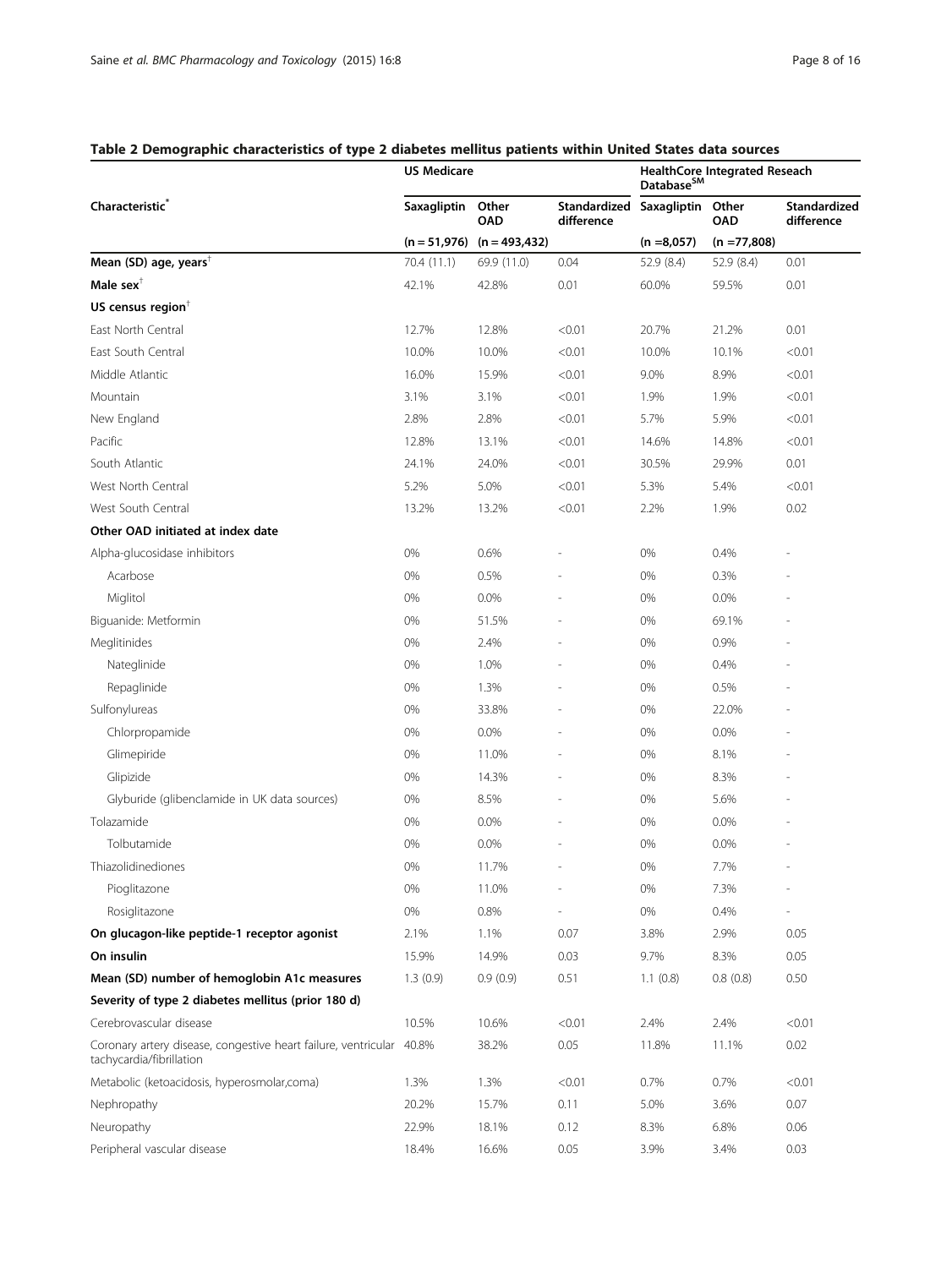# Table 2 Demographic characteristics of type 2 diabetes mellitus patients within United States data sources (Continued)

| Retinopathy                                      | 13.3% | 10.5% | 0.09   | 5.3%  | 3.9%   | 0.07   |
|--------------------------------------------------|-------|-------|--------|-------|--------|--------|
| Unspecified additional diabetic complications    | 7.9%  | 6.9%  | 0.04   | 3.8%  | 2.7%   | 0.06   |
| <b>Medical comorbidities</b>                     |       |       |        |       |        |        |
| Allergic rhinitis/hay fever                      | 7.1%  | 5.6%  | 0.06   | 5.2%  | 4.6%   | 0.03   |
| Asthma                                           | 7.7%  | 7.9%  | 0.01   | 3.8%  | 4.3%   | 0.02   |
| Chronic obstructive pulmonary disease/bronchitis | 12.5% | 13.4% | 0.03   | 2.7%  | 3.0%   | 0.02   |
| Dermatologic disorders                           |       |       |        |       |        |        |
| Eczema                                           | 3.5%  | 3.0%  | 0.02   | 2.2%  | 1.9%   | 0.02   |
| Psoriasis/psoriatic arthritis                    | 0.9%  | 0.9%  | < 0.01 | 0.9%  | 0.9%   | 0.01   |
| Gastrointestinal disease                         |       |       |        |       |        |        |
| Cirrhosis                                        | 0.8%  | 0.8%  | < 0.01 | 0.3%  | 0.4%   | 0.01   |
| Gallbladder disease                              | 2.2%  | 2.3%  | 0.01   | 1.1%  | 1.1%   | < 0.01 |
| Hemochromatosis                                  | 0.3%  | 0.2%  | 0.01   | 0.2%  | 0.2%   | < 0.01 |
| Hyperlipidemia                                   | 77.1% | 66.3% | 0.24   | 62.0% | 48.7%  | 0.27   |
| Hypertension                                     | 85.3% | 78.1% | 0.18   | 60.9% | 50.9%  | 0.20   |
| Infections                                       |       |       |        |       |        |        |
| Hepatitis B virus infection                      | 0.2%  | 0.2%  | < 0.01 | 0.2%  | 0.2%   | 0.01   |
| Hepatitis C virus infection                      | 0.8%  | 0.9%  | 0.02   | 0.5%  | 0.5%   | < 0.01 |
| Human immunodeficiency virus                     | 0.2%  | 0.4%  | 0.02   | 0.1%  | 0.2%   | 0.03   |
| Malignancy                                       |       |       |        |       |        |        |
| Hematologic                                      | 1.3%  | 1.3%  | 0.01   | 0.6%  | 0.6%   | 0.01   |
| Solid organ                                      | 8.2%  | 8.6%  | 0.01   | 3.3%  | 3.3%   | < 0.01 |
| Obesity                                          | 11.1% | 10.7% | 0.01   | 9.3%  | 9.4%   | < 0.01 |
| Rheumatoid arthritis                             | 2.8%  | 2.5%  | 0.02   | 0.9%  | 0.9%   | < 0.01 |
| <b>Medications</b>                               |       |       |        |       |        |        |
| Acetaminophen/paracetamol                        | 28.1% | 26.3% | 0.04   | 20.2% | 19.8%  | 0.01   |
| Anti-asthmatic agents                            | 14.4% | 12.5% | 0.05   | 8.3%  | 7.9%   | 0.01   |
| Antibacterials                                   | 46.3% | 40.3% | 0.12   | 38.1% | 35.7%  | 0.05   |
| Anticonvulsants                                  | 5.4%  | 5.6%  | 0.01   | 7.2%  | 7.5%   | 0.01   |
| Antifungals                                      | 10.1% | 8.1%  | 0.07   | 6.8%  | 5.7%   | 0.05   |
| Antihistamines                                   | 11.8% | 9.4%  | 0.08   | 6.4%  | 5.7%   | 0.03   |
| Anti-hyperlipidemic agents                       | 69.2% | 52.8% | 0.34   | 53.5% | 38.6%) | 0.30   |
| Antihypertensive agents                          |       |       |        |       |        |        |
| Angiotensin-converting enzyme inhibitors         | 43.1% | 37.2% | 0.12   | 35.8% | 28.0%  | 0.17   |
| Angiotensin receptor blockers                    | 28.5% | 18.0% | 0.25   | 20.1% | 14.1%  | 0.16   |
| Beta blockers                                    | 44.0% | 36.1% | 0.16   | 21.2% | 18.4%  | 0.07   |
| Calcium channel blockers                         | 31.7% | 26.3% | 0.12   | 16.0% | 13.9%  | 0.06   |
| Loop diuretics                                   | 23.1% | 18.1% | 0.12   | 5.1%  | 4.7%   | 0.02   |
| Other antihypertensive agents                    | 11.9% | 9.0%  | 0.10   | 4.8%  | 3.9%   | 0.04   |
| Thiazide diuretics                               | 21.7% | 15.6% | 0.16   | 18.2% | 15.0%  | 0.09   |
| Antivirals                                       | 2.3%  | 2.0%  | 0.02   | 1.9%  | 2.5%   | 0.04   |
| Non-aspirin non-steroidal anti-inflammatory      | 17.4% | 14.7% | 0.08   | 13.9% | 12.9%  | 0.03   |
| Other antiplatelet/anticoagulant agents          |       |       |        |       |        |        |
| Aspirin                                          | 0.8%  | 0.6%  | 0.02   | 0.1%  | 0.1%   | 0.01   |
| Clopidogrel                                      | 13.7% | 10.4% | 0.10   | 4.0%  | 3.6%   | 0.02   |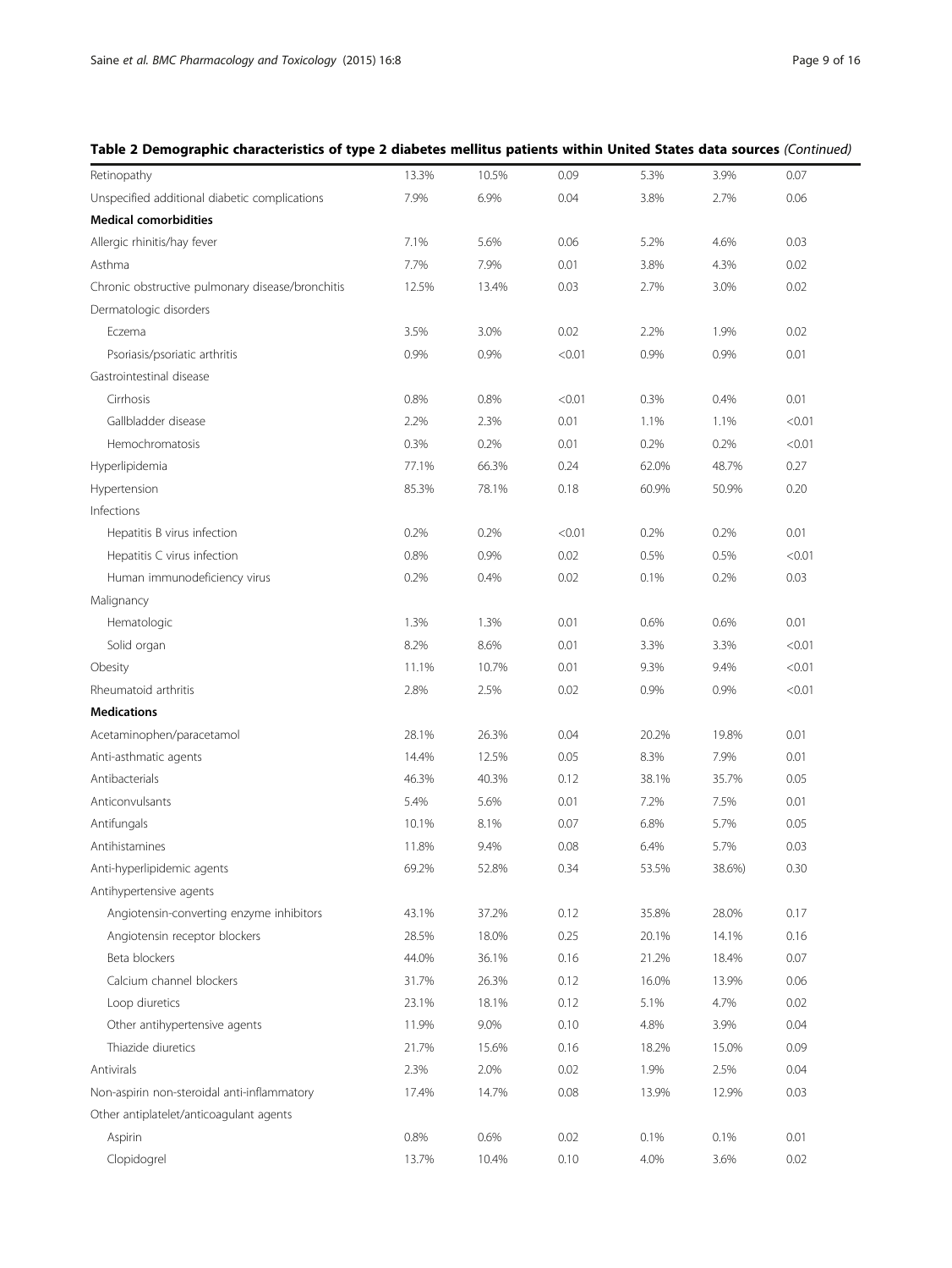| Table 2 Demographic characteristics of type 2 diabetes mellitus patients within United States data sources (Continued) |  |  |  |
|------------------------------------------------------------------------------------------------------------------------|--|--|--|
|------------------------------------------------------------------------------------------------------------------------|--|--|--|

| Low-molecular-weight heparin         | 0.5%  | 0.7%  | 0.02   | 0.4%  | 0.4%  | 0.01                     |  |
|--------------------------------------|-------|-------|--------|-------|-------|--------------------------|--|
| Warfarin                             | 7.4%  | 7.0%  | 0.02   | 2.1%  | 1.7%  | 0.03                     |  |
| Other medications                    |       |       |        |       |       |                          |  |
| Allopurinol                          | 5.4%  | 4.1%  | 0.06   | 2.5%  | 2.4%  | < 0.01                   |  |
| Anti-arrhythmics                     | 13.6% | 12.2% | 0.04   | 4.7%  | 4.6%  | 0.01                     |  |
| Immune modulators/immunosuppressants | 4.5%  | 4.1%  | 0.02   | 2.2%  | 2.4%  | 0.01                     |  |
| Nitroglycerin                        | 4.6%  | 3.8%  | 0.04   | 1.3%  | 1.3%  | < 0.01                   |  |
| Urinary anti-spasmodics              | 5.4%  | 4.5%  | 0.04   | 0.9%  | 1.2%  | 0.03                     |  |
| Psychotropic agents                  |       |       |        |       |       |                          |  |
| Antidepressants                      | 27.4% | 25.3% | 0.05   | 19.1% | 18.9% | < 0.01                   |  |
| Antipsychotics                       | 7.5%  | 7.8%  | 0.01   | 2.1%  | 2.3%  | 0.01                     |  |
| Prior OAD Therapy <sup>#</sup>       | 77.6% | 36.1% | 0.92   | 66.7% | 23.2% | 0.97                     |  |
| Alpha-glucosidase inhibitors         | 0.8%  | 0.3%  | 0.08   | 0.4%  | 0.1%  | 0.05                     |  |
| Acarbose                             | 0.7%  | 0.2%  | 0.07   | 0.4%  | 0.1%  | 0.05                     |  |
| Miglitol                             | 0.1%  | 0.0%  | 0.03   | 0.0%  | 0.0%  | 0.02                     |  |
| Biguanide: Metformin                 | 51.4% | 37.4% | 0.29   | 51.9% | 42.6% | 0.19                     |  |
| Meglitinides                         | 3.0%  | 1.1%  | 0.13   | 1.4%  | 0.4%  | 0.10                     |  |
| Nateglinide                          | 1.5%  | 0.5%  | 0.10   | 0.8%  | 0.2%  | 0.08                     |  |
| Repaglinide                          | 1.6%  | 0.7%  | 0.09   | 0.7%  | 0.2%  | 0.07                     |  |
| Sulfonylureas                        | 42.5% | 16.8% | 0.59   | 28.0% | 8.7%  | 0.51                     |  |
| Chlorpropamide                       | 0.0%  | 0.0%  | < 0.01 | 0.0%  | 0.0%  | 0.01                     |  |
| Glimepiride                          | 16.5% | 5.3%  | 0.37   | 12.3% | 3.2%  | 0.34                     |  |
| Glipizide                            | 17.7% | 8.8%  | 0.27   | 11.0% | 4.3%  | 0.26                     |  |
| Glyburide                            | 9.5%  | 5.2%  | 0.16   | 5.2%  | 2.0%  | 0.17                     |  |
| Tolazamide                           | 0.0%  | 0.0%  | 0.01   | 0%    | 0%    | $\overline{\phantom{a}}$ |  |
| Tolbutamide                          | 0.0%  | 0.0%  | < 0.01 | 0%    | 0%    | $\overline{\phantom{a}}$ |  |
| Thiazolidinediones                   | 24.2% | 8.4%  | 0.44   | 15.0% | 5.5%  | 0.32                     |  |
| Pioglitazone                         | 21.4% | 7.3%  | 0.41   | 13.6% | 5.0%  | 0.30                     |  |
| Rosiglitazone                        | 3.2%  | 1.9%  | 0.08   | 1.5%  | 0.9%  | 0.05                     |  |

Abbreviations: OAD = oral anti-diabetic drug; SD = standard deviation.

\* Characteristics are presented as percentages unless otherwise indicated.

† Matching criteria for which a random sample (without replacement) of up to ten new initiators of non-DPP-4 inhibitor OADs were selected for each saxagliptin initiator.

‡ Defined as use of an oral anti-diabetic drug within the 180 days prior to the initiation of the index drug. Denominator adjusted to exclude those on index drug.

## **Discussion**

Drug utilization studies can reveal how medications are administered in clinical practice, identify determinants of drug use, ensure robust prescribing practices [\[32](#page-14-0)], and establish topics for further study of drug effectiveness and safety [[14](#page-14-0)]. This study found that across two UK and two US data sources, prior OAD use, hypertension, and hyperlipidemia were associated with initiation of saxagliptin rather than other OADs. Saxagliptin initiation was also associated with hemoglobin A1c results >8% within the UK data sources, and a greater number of hemoglobin A1c measurements in the US data sources. Interestingly, saxagliptin was the first OAD utilized for approximately 6% of patients within the UK data

sources, 22% of patients within US Medicare, and 33% of patients within the HIRD<sup>SM</sup>. Results from US Medicare and THIN suggest that saxagliptin may be a preferred treatment in patients with more severe (advanced) T2DM, as evidenced by increased diagnoses for microvascular complications. According to these findings, patients prescribed saxagliptin had higher prevalence of comorbid conditions, poor glycemic control, inadequate response to prior OAD therapy, or contraindications to OADs in other classes.

Stratifying our analyses on prior OAD use demonstrated that some determinants were more strongly associated with saxagliptin initiation among patients who had not received prior OAD therapy, particularly within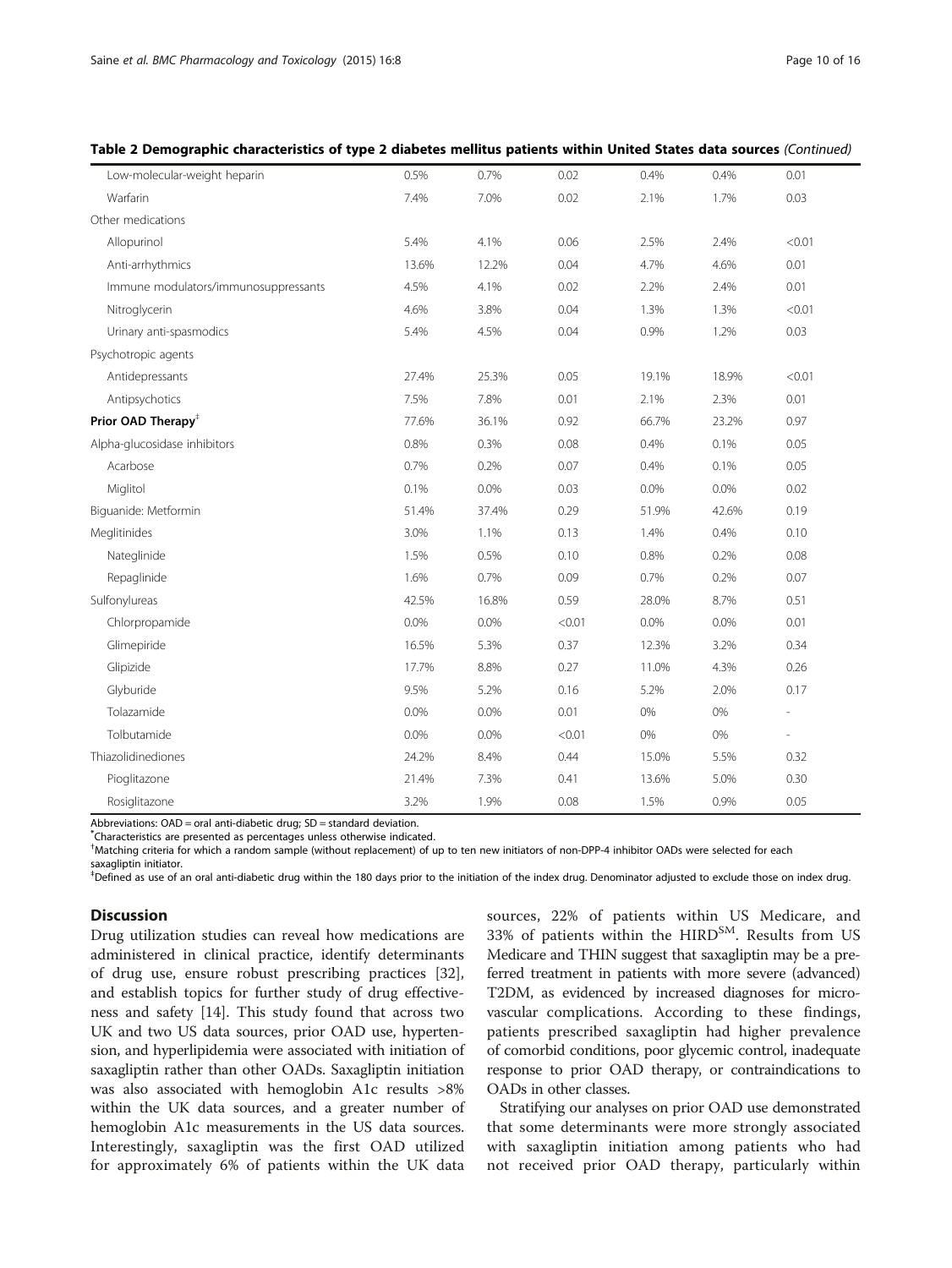# <span id="page-10-0"></span>Table 3 Determinants of saxagliptin use among type 2 diabetes mellitus patients within United Kingdom data sources

|                                                                 | Adjusted odds ratio (95% confidence interval) |                                                                                                       |                            |                                |                                                    |                                               |  |  |  |
|-----------------------------------------------------------------|-----------------------------------------------|-------------------------------------------------------------------------------------------------------|----------------------------|--------------------------------|----------------------------------------------------|-----------------------------------------------|--|--|--|
| Characteristic                                                  |                                               | <b>Clinical Practice Research Datalink</b>                                                            |                            | The Health Improvement Network |                                                    |                                               |  |  |  |
|                                                                 | Overall                                       | <b>Prior OAD</b><br>use                                                                               | <b>No Prior OAD</b><br>use | Overall                        | Prior OAD<br>use                                   | <b>No Prior OAD</b><br>use                    |  |  |  |
|                                                                 | $(n = 21,446)$                                | $(n = 8, 332)$                                                                                        | $(n = 890)$                | $(n = 22,020)$                 | $(n = 8,621)$                                      | $(n = 1, 137)$                                |  |  |  |
| Hemoglobin A1c >8%                                              | $1.26(1.13-1.39)$                             | $1.21(1.08-1.35)$                                                                                     | $1.66(1.05-2.63)$          | 1.17 (1.06-1.30)               | $1.12(1.01-1.25)$                                  | 1.39 (0.95-2.03)                              |  |  |  |
| Overweight vs. $<$ 25 kg/m <sup>2</sup>                         | $0.91(0.78-1.07)$                             | $0.87(0.73-1.03)$                                                                                     | $1.32(0.67 - 2.62)$        | $1.38(1.15-1.67)$              | 1.44 (1.17-1.76)                                   | $0.95(0.48-1.87)$                             |  |  |  |
| Obese vs. $<$ 25 kg/m <sup>2</sup>                              | 1.13 (0.99-1.29)                              | 1.12 (0.97-1.30)                                                                                      | 1.61 (0.88-2.94)           | 1.74 (1.45-2.09)               | 1.83 (1.50-2.22)                                   | $0.86$ $(0.44 - 1.68)$                        |  |  |  |
| Smoking                                                         | $0.93(0.81-1.06)$                             | $0.94(0.81 - 1.08)$                                                                                   | $0.73(0.43-1.26)$          | $1.03(0.93-1.15)$              | $1.03(0.92 - 1.16)$                                | $0.86$ $(0.57 - 1.30)$                        |  |  |  |
| Severity of type 2 diabetes mellitus                            |                                               |                                                                                                       |                            |                                |                                                    |                                               |  |  |  |
| Cardiovascular                                                  | $1.05(0.90-1.23)$                             | 1.03 (0.87-1.22)                                                                                      | 1.49 (0.74-3.00)           | $0.97(0.84 - 1.13)$            | 1.01 (0.86-1.18) 0.74 (0.43-1.28)                  |                                               |  |  |  |
| Cerebrovascular                                                 | $0.79(0.64 - 0.98)$                           | $0.80(0.64 - 1.01)$                                                                                   | $0.52(0.20-1.38)$          | $0.87(0.72 - 1.05)$            |                                                    | $0.89(0.72-1.09)$ $0.65(0.31-1.40)$           |  |  |  |
| Nephropathy                                                     | $1.08(0.78-1.50)$                             | $1.05(0.74-1.50)$                                                                                     | 1.40 (0.41-4.80)           | 1.75 (1.33-2.30)               |                                                    | 1.77 (1.32-2.39) 1.79 (0.61-5.23)             |  |  |  |
| Peripheral vascular disease                                     | $0.88$ $(0.73 - 1.07)$                        | $0.90(0.74-1.10)$                                                                                     | $0.54(0.21-1.35)$          | $0.83(0.69-1.00)$              |                                                    | $0.83$ $(0.68-1.01)$ 1.32 $(0.65-2.68)$       |  |  |  |
| Retinopathy                                                     | $1.11(0.98-1.25)$                             | 1.06 (0.93-1.20)                                                                                      | 2.25 (1.27-3.99)           |                                | 1.20 (1.06-1.35) 1.14 (1.00-1.29) 2.63 (1.64-4.22) |                                               |  |  |  |
| <b>Diagnoses</b>                                                |                                               |                                                                                                       |                            |                                |                                                    |                                               |  |  |  |
| Allergic rhinitis/hay fever                                     | $0.83(0.69-1.00)$                             | $0.88$ $(0.73 - 1.07)$                                                                                | $0.36(0.13-0.97)$          |                                | 0.92 (0.77-1.11) 0.99 (0.82-1.21) 0.52 (0.25-1.07) |                                               |  |  |  |
| Asthma                                                          | $0.99(0.83 - 1.17)$                           | $0.96(0.80-1.15)$                                                                                     | 1.35 (0.63-2.86)           | $0.99(0.84 - 1.17)$            |                                                    | $0.96$ $(0.80-1.15)$ 1.44 $(0.79-2.64)$       |  |  |  |
| Chronic obstructive pulmonary disease                           | 1.23 (1.03-1.46)                              | 1.18 (0.98-1.42)                                                                                      | 2.64 (1.34-5.18)           |                                | 1.21 (1.03-1.43) 1.21 (1.01-1.44) 1.48 (0.79-2.77) |                                               |  |  |  |
| Collagen vascular disease/autoimmune disorders 0.96 (0.82-1.13) |                                               | $0.94(0.79-1.11)$                                                                                     | 1.40 (0.64-3.07)           | $1.01(0.86 - 1.17)$            | 1.03 (0.88-1.22)                                   | $1.11(0.59-2.12)$                             |  |  |  |
| Dermatologic disorders                                          | $1.08(0.96-1.22)$                             | 1.12 (0.99-1.27)                                                                                      | $0.50(0.28-0.89)$          | $1.10(0.98-1.24)$              | $1.14(1.00-1.29)$                                  | $0.97(0.62 - 1.52)$                           |  |  |  |
| Hyperlipidemia                                                  |                                               | $1.19(1.03-1.37)$ $1.14(0.98-1.33)$                                                                   | $2.08(1.14-3.81)$          | 1.21 (1.05-1.39)               |                                                    | 1.18 (1.02-1.37) 1.04 (0.59-1.83)             |  |  |  |
| Hypertension                                                    | $0.86(0.75-0.98)$                             | $0.83$ $(0.73 - 0.96)$                                                                                | $1.14(0.67-1.93)$          | $0.88$ $(0.78 - 1.00)$         | $0.86(0.75-0.99)$                                  | 1.39 (0.87-2.22)                              |  |  |  |
| Infectious diseases                                             |                                               | 1.16 (1.01-1.33) 1.14 (0.99-1.32)                                                                     | 1.63 (0.97-2.76)           | $1.10(0.96 - 1.25)$            | $1.08(0.94-1.24)$                                  | 1.30 (0.79-2.13)                              |  |  |  |
| Malignancy                                                      |                                               | 0.98 (0.87-1.11) 0.95 (0.84-1.08)                                                                     | 1.78 (1.08-2.95)           | $0.95(0.85 - 1.07)$            |                                                    | $0.96$ $(0.84-1.09)$ $0.83$ $(0.53-1.29)$     |  |  |  |
| Obesity                                                         | $1.07(0.93-1.23)$                             | $0.99(0.85 - 1.15)$                                                                                   | 1.47 (0.83-2.60)           | $1.00(0.87-1.16)$              |                                                    | $0.96$ $(0.83-1.13)$ 1.76 $(1.03-3.02)$       |  |  |  |
| Other diseases                                                  | $1.08(0.94-1.25)$                             | 1.08 (0.93-1.26)                                                                                      | $0.77(0.40-1.46)$          | 1.12 (0.97-1.28)               |                                                    | 1.06 (0.92-1.23) 1.31 (0.78-2.19)             |  |  |  |
| <b>Drugs</b>                                                    |                                               |                                                                                                       |                            |                                |                                                    |                                               |  |  |  |
| Acetaminophen/paracetamol                                       | $0.95(0.84-1.07)$                             | $0.96(0.84 - 1.09)$                                                                                   | $0.80(0.44-1.46)$          | $0.92(0.82 - 1.03)$            |                                                    | $0.88$ $(0.78-1.00)$ 1.18 $(0.74-1.87)$       |  |  |  |
| Anti-asthmatic agents                                           |                                               | $0.96$ $(0.81 - 1.13)$ 1.03 $(0.86 - 1.23)$                                                           | $0.50(0.23-1.07)$          | $0.92(0.79-1.09)$              |                                                    | $0.96$ $(0.81 - 1.14)$ $0.78$ $(0.43 - 1.44)$ |  |  |  |
| Antibacterial agents                                            |                                               | 1.03 (0.92-1.16) 1.00 (0.89-1.13)                                                                     | 1.36 (0.82-2.26)           | $0.99(0.88-1.11)$              |                                                    | $0.98$ $(0.87-1.10)$ 1.08 $(0.69-1.69)$       |  |  |  |
| Anticonvulsants                                                 | $1.16(0.96-1.40)$                             | $1.19(0.98-1.46)$                                                                                     | $0.87(0.32 - 2.37)$        | $1.07(0.86 - 1.33)$            | $1.05(0.83-1.33)$                                  | $0.95(0.39-2.35)$                             |  |  |  |
| Antihistamines                                                  |                                               | $0.93(0.76-1.14)$ $0.91(0.73-1.12)$                                                                   | 1.57 (0.61-4.04)           | $1.01(0.83-1.23)$              | $0.98(0.79-1.22)$                                  | $1.35(0.65 - 2.77)$                           |  |  |  |
| Antihyperlipidemic agents                                       |                                               | 1.33 (1.16-1.52) 1.21 (1.04-1.39) 2.79 (1.60-4.85) 1.32 (1.15-1.51) 1.19 (1.03-1.38) 2.41 (1.50-3.88) |                            |                                |                                                    |                                               |  |  |  |
| Antihypertensive agents                                         |                                               |                                                                                                       |                            |                                |                                                    |                                               |  |  |  |
| Angiotensin-converting enzyme inhibitors                        |                                               | 1.11 (0.98-1.26) 1.12 (0.99-1.28)                                                                     | $0.80(0.44-1.47)$          | $1.00(0.88-1.12)$              |                                                    | $0.98(0.86-1.11)$ $0.88(0.55-1.41)$           |  |  |  |
| Angiotensin receptor blockers                                   |                                               | 1.35 (1.16-1.57) 1.36 (1.16-1.60)                                                                     | $1.34(0.65 - 2.75)$        | 1.32 (1.14-1.52)               |                                                    | 1.29 (1.11-1.51) 1.46 (0.83-2.58)             |  |  |  |
| Beta blockers                                                   |                                               | 1.04 (0.90-1.19) 1.03 (0.89-1.18)                                                                     | 1.46 (0.78-2.72)           | 1.09 (0.96-1.24)               |                                                    | 1.05 (0.92-1.21) 1.49 (0.90-2.45)             |  |  |  |
| Calcium channel blockers                                        |                                               | $1.00(0.88-1.13)$ $1.04(0.91-1.19)$                                                                   | $0.29(0.15-0.58)$          | $0.94(0.84 - 1.06)$            |                                                    | $0.99$ $(0.88-1.13)$ $0.51$ $(0.31-0.86)$     |  |  |  |
| Loop diuretics                                                  | $0.95(0.80-1.12)$                             | $0.91(0.76-1.09)$                                                                                     | $1.00(0.46-2.19)$          | 1.40 (1.20-1.63)               | 1.31 (1.11-1.55) 1.94 (1.07-3.52)                  |                                               |  |  |  |
| Other antihypertensive agents                                   | 1.12 (0.97-1.29)                              | $0.98(0.81 - 1.19)$                                                                                   | $2.03(0.82 - 5.03)$        | 1.18 (1.02-1.36)               | $0.91(0.74-1.12)$                                  | 1.73 (0.76-3.95)                              |  |  |  |
| Thiazide diuretics                                              | $1.01(0.84-1.22)$                             | $1.18(1.02 - 1.37)$                                                                                   | $0.39(0.17-0.94)$          | $0.97(0.80-1.18)$              | $1.27(1.10-1.48)$                                  | $0.54(0.28-1.02)$                             |  |  |  |
| Anti-infective agents                                           | $0.97(0.74-1.28)$                             | 1.00 (0.75-1.34)                                                                                      | $0.59(0.13-2.64)$          | $0.78$ (0.60-1.02)             |                                                    | 0.72 (0.54-0.95) 0.80 (0.29-2.26)             |  |  |  |
| Antiplatelet/anticoagulant agents                               | $0.91(0.81 - 1.03)$                           | $0.90(0.79-1.02)$                                                                                     | 1.16 (0.65-2.07)           | $1.05(0.93-1.18)$              | 1.01 (0.89-1.14) 1.53 (0.94-2.50)                  |                                               |  |  |  |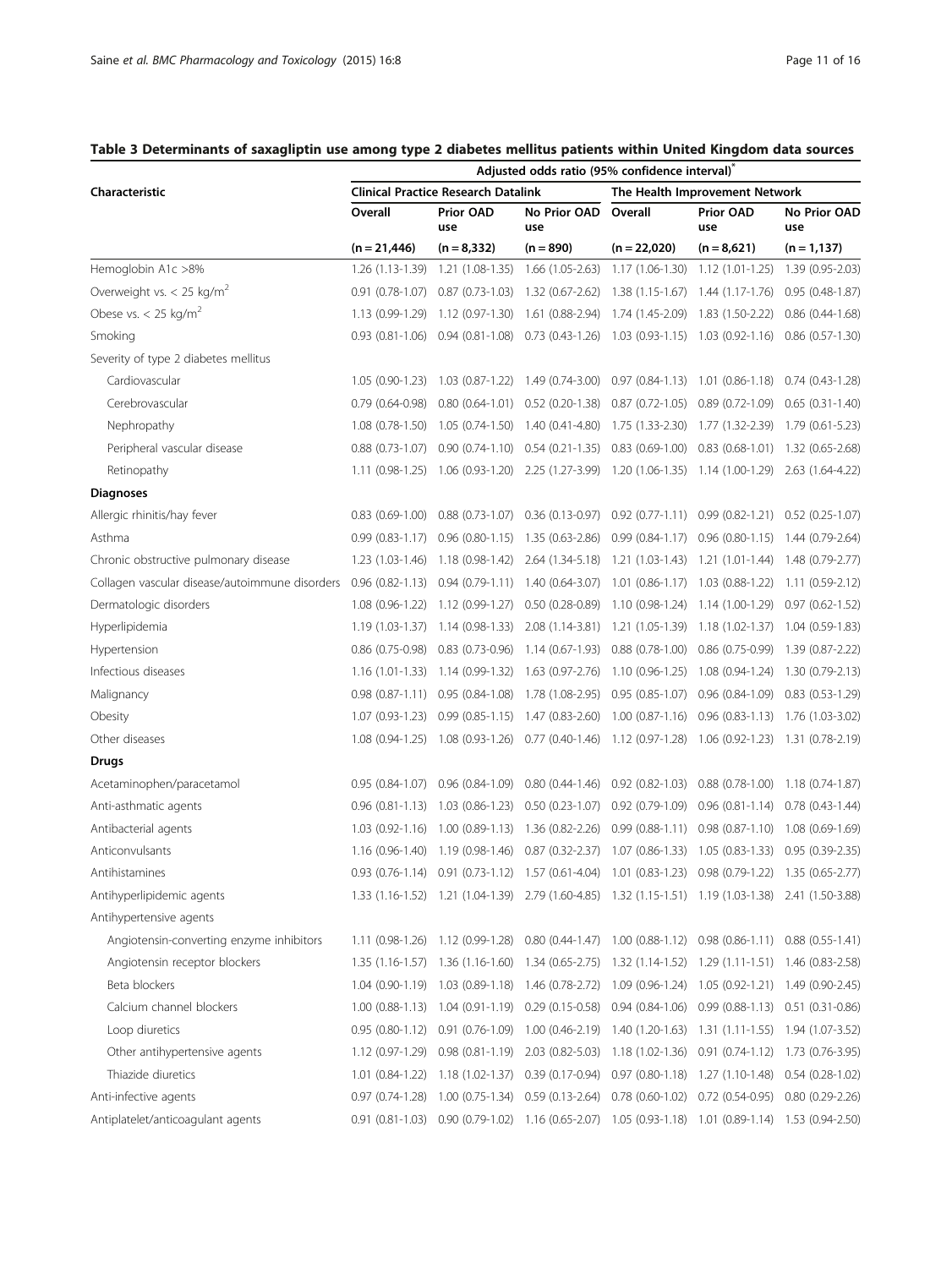| Non-steroidal anti-inflammatory agents |  | 0.98 (0.84-1.14) 0.90 (0.79-1.02) 0.71 (0.30-1.69) 0.98 (0.84-1.15) 1.05 (0.89-1.24) 0.48 (0.24-0.96) |  |
|----------------------------------------|--|-------------------------------------------------------------------------------------------------------|--|
| Other medications                      |  | 1.03 (0.89-1.19) 1.03 (0.89-1.20) 0.63 (0.31-1.29) 1.09 (0.95-1.25) 1.12 (0.97-1.30) 0.79 (0.44-1.41) |  |
| Psychotropic agents                    |  | 0.94 (0.83-1.07) 0.99 (0.87-1.13) 0.51 (0.25-1.05) 0.95 (0.83-1.07) 0.97 (0.85-1.11) 0.58 (0.34-1.00) |  |

Table 3 Determinants of saxagliptin use among type 2 diabetes mellitus patients within United Kingdom data sources (Continued)

Abbreviations:  $OAD = 0$  anti-diabetic drug.

Odds ratios adjusted for all other variables in this table.

the UK data sources. One exception was the finding that within THIN, obesity and diabetic nephropathy were more strongly associated with saxagliptin initiation among those with prior OAD use. However, stratifying on prior OAD use reduced the overall sample sizes within each stratum, particularly for patients without prior OAD use. As a result, these findings should be interpreted with caution.

These findings contribute to a growing body of research evaluating the characteristics of patients prescribed DPP-4 inhibitors. In three studies within the Ingenix (now Optum) administrative claims database [\[33-35\]](#page-14-0), patients treated with sitagliptin, another DPP-4 inhibitor, were more likely to have medical comorbidities (i.e., cardiovascular disease, chronic kidney disease, hypertension, lipid disorders, and neuropathy) and were more frequently prescribed cardiovascular medications and insulin. In two additional studies within the General Electric Healthcare's Clinical Data Services electronic medical records database, patients prescribed sitagliptin were older and had a higher prevalence of preexisting comorbid conditions than patients prescribed other OAD therapies [[36\]](#page-14-0). Patients prescribed sitagliptin were also more likely to have baseline microvascular and macrovascular complications of T2DM than patients receiving exenatide [[37\]](#page-14-0). Our results expand understanding of the DPP-4 drug class by providing new data on determinants associated with saxagliptin initiation and including large samples of T2DM patients within the US and UK.

The observation that saxagliptin was prescribed to a large proportion of T2DM patients without prior OAD use in the US data sources (22% within US Medicare; 33% within  $HIRD^{SM}$ ) compared to the UK data sources (6%) is surprising given current guidelines recommending use of metformin as first-line OAD therapy [[38](#page-14-0)]. A recent study utilizing the IMS Health Vector One National and Total Patient Tracker databases, a compilation of large commercial outpatient prescription and patient databases in the US, similarly found that 28% of non-insulin OAD users were not prescribed metformin and that DPP-4 inhibitors were the most commonly prescribed new drug class of agents [[39\]](#page-15-0). The reasons why saxagliptin was more commonly prescribed as initial OAD treatment among T2DM patients within the US data

sources remain unclear. Decreased metformin use may be due, in part, to contraindications to the medication (e.g. renal insufficiency, active liver disease) [\[40-45](#page-15-0)]. Further studies are needed to evaluate the reasons for this deviation from recommended prescribing practices.

Since baseline characteristics of patients with T2DM have been shown to influence the efficacy of antidiabetic therapy [[46,47](#page-15-0)], it will be important to evaluate the determinants of saxagliptin use identified in this study as effect modifiers and confounders in future comparative effectiveness and safety studies. Our results also provide valuable information on variables that should be considered for inclusion within propensity score analyses of saxagliptin use for future pharmacoepidemiologic studies evaluating the comparative effectiveness and safety of saxagliptin compared to other OADs [[18](#page-14-0)].

A particular strength of our analysis was the inclusion of data from US Medicare. Prior studies that evaluated the characteristics of OAD initiators within the US [[33-35,37\]](#page-14-0), but did not include Medicare coverage, likely underrepresented T2DM patients over the age of 65 and may have incompletely captured claims among patients also co-enrolled in Medicare. By examining initiators of saxagliptin and other non-DPP-4 inhibitor OADs within four data sources (including US Medicare) and across two continents, our analyses ensured adequate capture and representation of elderly T2DM patients.

Our study has several potential limitations. First, we were unable to determine the duration of T2DM due to the use of administrative data (US data sources) and incomplete electronic health data from patients who may have switched practices (UK data sources). Second, actual exposure to saxagliptin and other OADs cannot be confirmed. However, minimal misclassification of medication use is expected since prescribing records within the UK data sources and pharmacy claims within the US data sources were used to determine drug exposure. Additionally, all relevant diagnosis and procedure codes were included and reviewed by clinical and pharmacoepidemiology experts to minimize misclassification of medical comorbidities examined as determinants of saxagliptin use. Third, some potentially important variables, including alcohol and illicit drug use,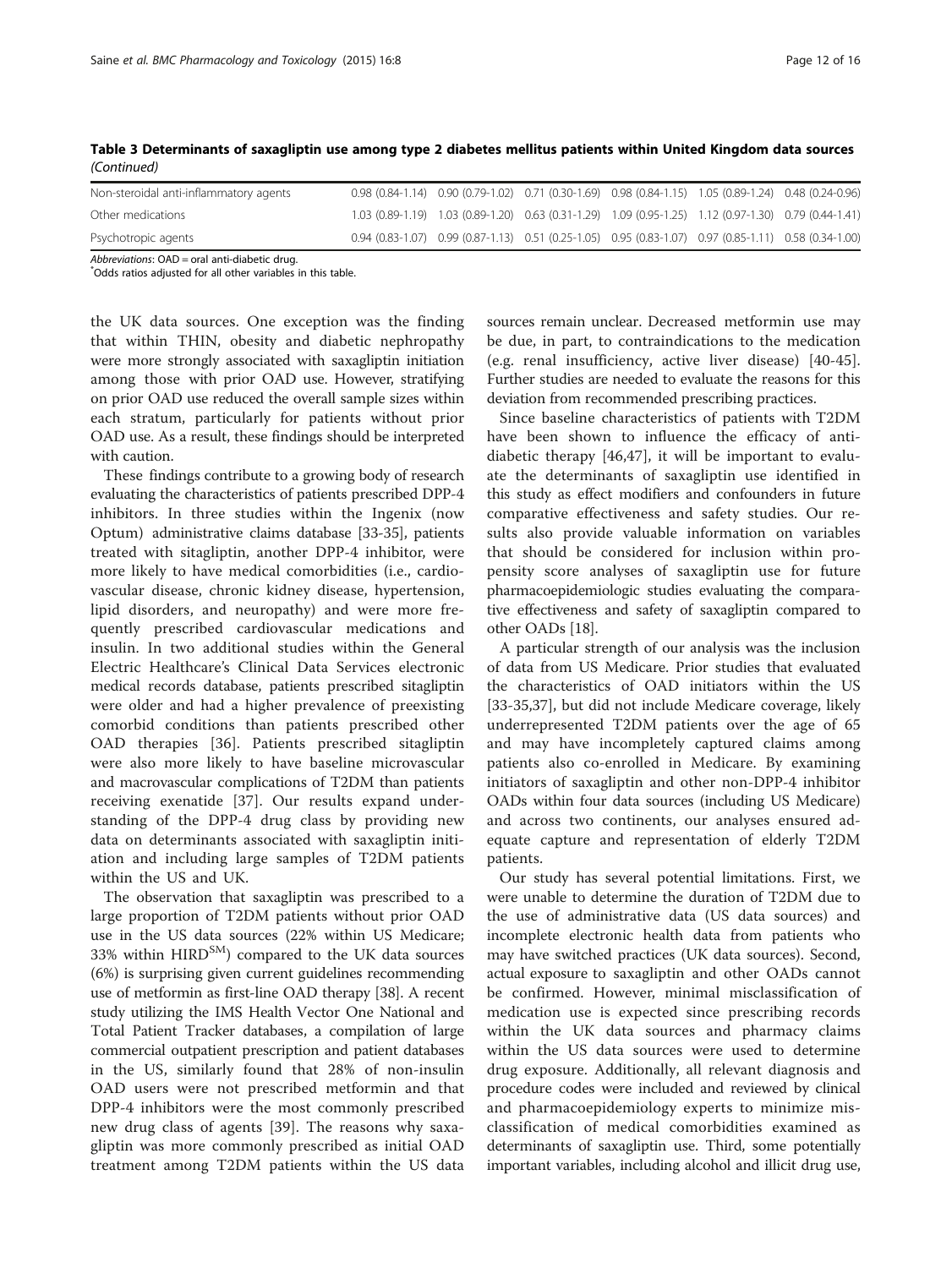# <span id="page-12-0"></span>Table 4 Determinants of saxagliptin use among type 2 diabetes mellitus patients within United States data sources

| <b>US Medicare</b><br>Characteristic<br><b>Prior OAD</b><br>Overall<br>use                                                                                          | No prior OAD Overall<br>use<br>$(n = 177, 791)$<br>$(n = 82,840)$                                                             |                 | HealthCore Integrated Research Database <sup>SM</sup><br><b>Prior OAD</b> | No prior       |
|---------------------------------------------------------------------------------------------------------------------------------------------------------------------|-------------------------------------------------------------------------------------------------------------------------------|-----------------|---------------------------------------------------------------------------|----------------|
|                                                                                                                                                                     |                                                                                                                               |                 |                                                                           |                |
|                                                                                                                                                                     |                                                                                                                               |                 | use                                                                       | OAD use        |
| $(n = 545,408)$                                                                                                                                                     |                                                                                                                               | $(n = 85, 865)$ | $(n = 17, 177)$                                                           | $(n = 22,803)$ |
| Number of hemoglobin A1c measurements                                                                                                                               |                                                                                                                               |                 |                                                                           |                |
| 1 vs. 0 measured                                                                                                                                                    | 2.10 (2.04-2.16) 2.09 (2.02-2.16) 2.02 (1.91-2.12) 1.67 (1.56-1.78) 1.40 (1.27-1.54) 1.96 (1.77-2.17)                         |                 |                                                                           |                |
| 2+ vs. 0 measured<br>2.93 (2.85-3.01) 2.87 (2.77-2.97) 2.95 (2.78-3.12) 2.33 (2.16-2.51) 1.91 (1.72-2.12) 1.96 (1.77-2.17)                                          |                                                                                                                               |                 |                                                                           |                |
| Severity of type 2 diabetes mellitus                                                                                                                                |                                                                                                                               |                 |                                                                           |                |
| Cardiovascular<br>0.95 (0.93-0.97) 0.95 (0.93-0.98) 0.95 (0.90-1.00) 0.96 (0.88-1.05) 0.97 (0.86-1.10) 1.00 (0.76-1.32)                                             |                                                                                                                               |                 |                                                                           |                |
| Cerebrovascular<br>0.90 (0.88-0.93) 0.92 (0.88-0.95) 0.87 (0.82-0.94) 0.92 (0.78-1.09) 0.93 (0.74-1.17) 0.90 (0.77-1.06)                                            |                                                                                                                               |                 |                                                                           |                |
| 0.95 (0.87-1.03) 0.91 (0.82-1.01) 1.06 (0.89-1.27) -<br>Metabolic (ketoacidosis, hyperosmolar, coma)                                                                |                                                                                                                               |                 |                                                                           |                |
| Nephropathy                                                                                                                                                         | $1.12$ (1.09-1.15) 1.08 (1.05-1.12) 1.25 (1.18-1.32) 1.04 (0.93-1.18) 0.87 (0.75-1.02) 1.40 (1.14-1.72)                       |                 |                                                                           |                |
| Neuropathy                                                                                                                                                          | $1.11$ $(1.08-1.14)$ $1.08$ $(1.05-1.11)$ $1.22$ $(1.15-1.28)$ $1.01$ $(0.92-1.11)$ $1.05$ $(0.92-1.19)$ $1.03$ $(0.87-1.22)$ |                 |                                                                           |                |
| Peripheral vascular disease<br>0.97 (0.94-1.00) 0.97 (0.94-1.01) 0.96 (0.91-1.02) 1.06 (0.92-1.21) 0.92 (0.77-1.11) 1.30 (1.03-1.63)                                |                                                                                                                               |                 |                                                                           |                |
| Retinopathy<br>$1.03(1.00-1.06)$                                                                                                                                    | 1.01 (0.97-1.04) 1.09 (1.02-1.16) 1.02 (0.91-1.14) 0.95 (0.82-1.10) 1.11 (0.90-1.37)                                          |                 |                                                                           |                |
| Unspecified additional diabetic complications <sup>T</sup><br>0.96 (0.92-0.99) 0.91 (0.82-1.01) 1.12 (1.04-1.22) 1.01 (0.89-1.14) 0.98 (0.83-1.16) 1.17 (0.93-1.47) |                                                                                                                               |                 |                                                                           |                |
| <b>Diagnoses</b>                                                                                                                                                    |                                                                                                                               |                 |                                                                           |                |
| Allergic rhinitis/hay fever                                                                                                                                         | 1.16 (1.12-1.21) 1.19 (1.13-1.25) 1.14 (1.05-1.23) 1.12 (1.00-1.26) 1.29 (1.09-1.52) 0.95 (0.78-1.15)                         |                 |                                                                           |                |
| Asthma<br>0.91 (0.87-0.94) 0.89 (0.85-0.94) 0.94 (0.87-1.02) 0.83 (0.72-0.95) 0.92 (0.76-1.13) 0.80 (0.63-1.02)                                                     |                                                                                                                               |                 |                                                                           |                |
| Chronic obstructive pulmonary disease<br>0.92 (0.89-0.95) 0.92 (0.88-0.95) 0.89 (0.83-0.95) 0.93 (0.79-1.08) 0.88 (0.70-1.09) 0.93 (0.72-1.21)                      |                                                                                                                               |                 |                                                                           |                |
| Collagen vascular disease/ autoimmune disorders<br>1.01 (0.95-1.08)                                                                                                 | 1.05 (0.97-1.14) 0.93 (0.82-1.06) 0.90 (0.79-1.03) 0.94 (0.79-1.12) 0.82 (0.66-1.03)                                          |                 |                                                                           |                |
| Rheumatoid arthritis <sup>#</sup>                                                                                                                                   | $1.10(1.03-1.16)$ $1.08(1.00-1.17)$ $1.17(1.04-1.32)$ -                                                                       |                 |                                                                           |                |
| Spondyloarthritis <sup>#</sup>                                                                                                                                      | $1.04(1.00-1.09)$ $1.05(1.00-1.10)$ $1.03(0.95-1.12)$ -                                                                       |                 |                                                                           |                |
| Dermatologic disorders                                                                                                                                              | 1.04 (0.99-1.10) 1.02 (0.96-1.09) 1.08 (0.98-1.20) 1.07 (0.93-1.23) 1.10 (0.90-1.34) 1.14 (0.90-1.44)                         |                 |                                                                           |                |
| Psoriasis <sup>#</sup><br>$0.97$ $(0.88-1.08)$ $0.99$ $(0.87-1.12)$ $0.86$ $(0.70-1.06)$ -                                                                          |                                                                                                                               |                 |                                                                           |                |
| Hyperlipidemia<br>1.11 (1.08-1.14) 1.11 (1.08-1.15) 1.11 (1.05-1.17) 1.17 (1.10-1.24) 1.17 (1.08-1.27) 1.11 (1.01-1.22)                                             |                                                                                                                               |                 |                                                                           |                |
| Hypertension                                                                                                                                                        | 1.00 (0.97-1.03) 1.01 (0.97-1.04) 0.99 (0.93-1.05) 1.13 (1.07-1.20) 1.17 (1.08-1.27) 1.18 (1.07-1.31)                         |                 |                                                                           |                |
| Infectious diseases<br>0.86 (0.79-0.94) 0.88 (0.79-0.99) 0.85 (0.71-1.02) 0.89 (0.79-1.01) 1.17 (1.08-1.27) 0.95 (0.78-1.16)                                        |                                                                                                                               |                 |                                                                           |                |
| Cellulitis <sup>#</sup><br>0.92 (0.88-0.95) 0.91 (0.87-0.95) 0.92 (0.85-1.00) -                                                                                     |                                                                                                                               |                 |                                                                           |                |
| Malignancy<br>0.93 (0.90-0.97) 0.95 (0.91-0.99) 0.89 (0.83-0.96) 1.02 (0.90-1.17) 1.17 (1.08-1.27) 1.03 (0.83-1.27)                                                 |                                                                                                                               |                 |                                                                           |                |
| Obesity<br>0.94 (0.91-0.97) 0.96 (0.92-0.99) 0.90 (0.84-0.97) 0.88 (0.81-0.96) 0.95 (0.84-1.07) 0.76 (0.65-0.88)                                                    |                                                                                                                               |                 |                                                                           |                |
| Other diseases                                                                                                                                                      |                                                                                                                               |                 | 0.92 (0.77-1.09) 0.94 (0.74-1.20) 0.93 (0.69-1.24)                        |                |
| Alcohol diseases <sup>#</sup>                                                                                                                                       | $0.68$ $(0.61 - 0.76)$ $0.71$ $(0.62 - 0.81)$ $0.90$ $(0.84 - 0.97)$ -                                                        |                 |                                                                           |                |
| Gastrointestinal diseases <sup>#</sup>                                                                                                                              | 1.01 (0.95-1.06) 0.98 (0.91-1.05) 1.07 (0.95-1.20) -                                                                          |                 |                                                                           |                |
| Neurological diseases <sup>#</sup><br>0.76 (0.63-0.93) 0.86 (0.68-1.08) 0.53 (0.35-0.82) -                                                                          |                                                                                                                               |                 |                                                                           |                |
| <b>Drugs</b>                                                                                                                                                        |                                                                                                                               |                 |                                                                           |                |
| Acetaminophen/paracetamol<br>0.97 (0.94-0.99) 0.97 (0.94-1.00) 0.96 (0.91-1.01) 0.97 (0.91-1.04) 1.02 (0.93-1.12) 0.87 (0.78-0.98)                                  |                                                                                                                               |                 |                                                                           |                |
| Anti-asthmatic agents                                                                                                                                               | 1.08 (1.05-1.12) 1.09 (1.05-1.14) 1.08 (1.01-1.16) 1.02 (0.93-1.13) 1.02 (0.88-1.17) 1.06 (0.89-1.25)                         |                 |                                                                           |                |
| Antibacterial agents                                                                                                                                                | 1.08 (1.06-1.10) 1.08 (1.05-1.11) 1.08 (1.03-1.13) 1.07 (1.01-1.13) 1.12 (1.04-1.21) 0.95 (0.87-1.04)                         |                 |                                                                           |                |
| Anticonvulsants<br>0.89 (0.85-0.93) 0.91 (0.87-0.96) 0.81 (0.74-0.90) 0.96 (0.87-1.06) 1.01 (0.88-1.16) 0.89 (0.75-1.07)                                            |                                                                                                                               |                 |                                                                           |                |
| 1.10 (1.07-1.14) 1.10 (1.06-1.15) 1.09 (1.01-1.17) 1.05 (0.94-1.16) 1.05 (0.91-1.22) 1.11 (0.93-1.32)<br>Antihistamines                                             |                                                                                                                               |                 |                                                                           |                |
| Antihyperlipidemic agents                                                                                                                                           | 1.22 (1.19-1.24) 1.15 (1.12-1.19) 1.35 (1.29-1.41) 1.13 (1.07-1.19) 1.11 (1.03-1.20) 1.16 (1.06-1.28)                         |                 |                                                                           |                |
| Antihypertensive agents                                                                                                                                             |                                                                                                                               |                 |                                                                           |                |
| Angiotensin-converting enzyme inhibitors<br>$0.98$ (0.96-1.01) $0.96$ (0.94-0.99) 1.00 (0.96-1.05) 0.97 (0.91-1.02) 0.92 (0.85-1.00) 1.01 (0.90-1.12)               |                                                                                                                               |                 |                                                                           |                |
| Angiotensin receptor blockers                                                                                                                                       | 1.39 (1.36-1.43) 1.32 (1.28-1.36) 1.59 (1.51-1.68) 1.22 (1.13-1.31) 1.07 (0.97-1.19) 1.44 (1.26-1.65)                         |                 |                                                                           |                |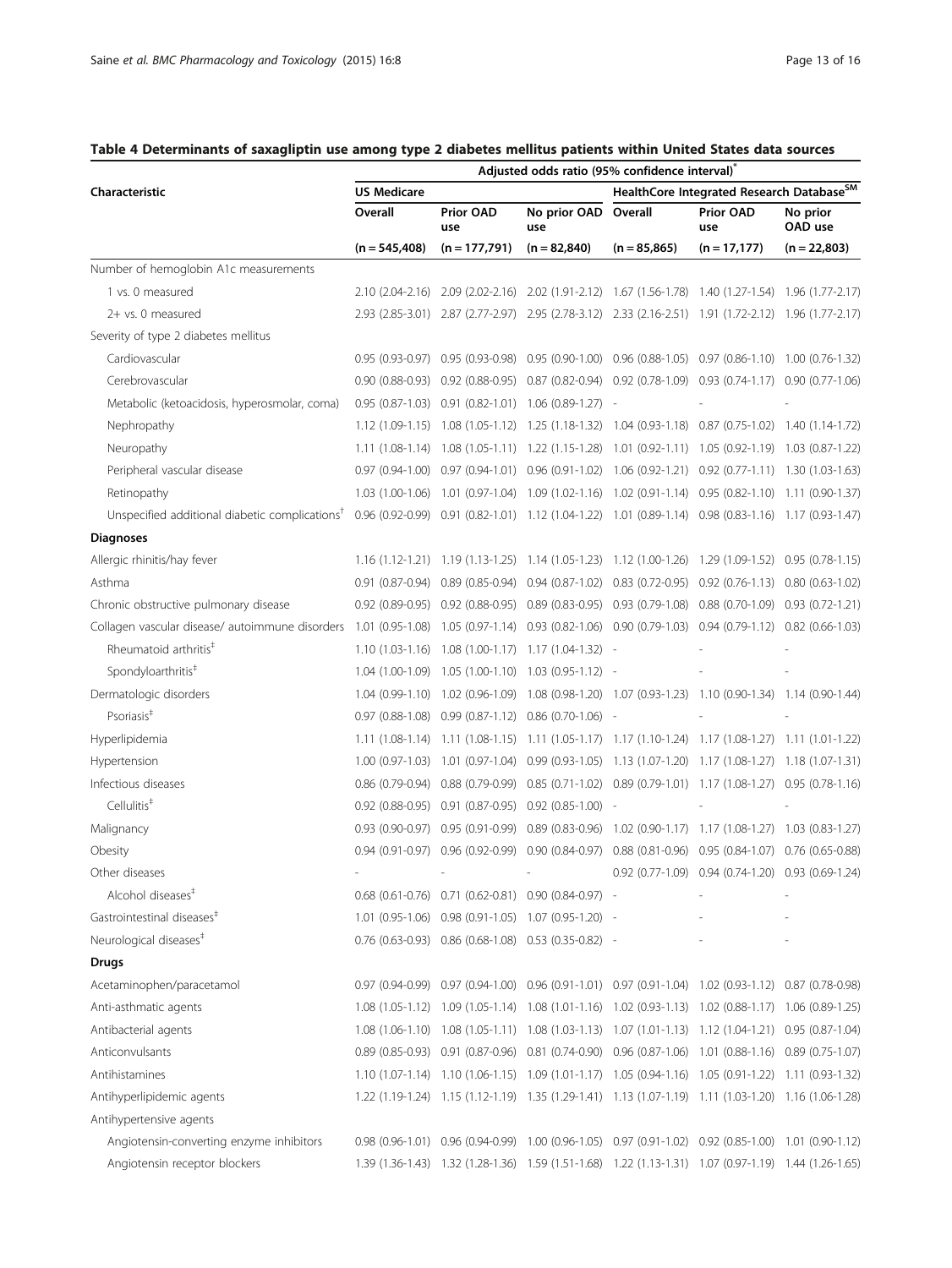Table 4 Determinants of saxagliptin use among type 2 diabetes mellitus patients within United States data sources (Continued)

| Beta blockers                                |                  | 1.04 (1.02-1.06) 1.05 (1.02-1.08) 1.02 (0.98-1.07) 0.99 (0.93-1.06) 1.10 (1.00-1.20) 0.86 (0.76-0.97) |                   |                                   |  |
|----------------------------------------------|------------------|-------------------------------------------------------------------------------------------------------|-------------------|-----------------------------------|--|
| Calcium channel blockers                     | 1.02 (0.99-1.04) | 1.01 (0.98-1.04) 1.02 (0.97-1.07) 0.97 (0.90-1.04) 1.04 (0.94-1.14) 0.86 (0.76-0.99)                  |                   |                                   |  |
| Loop diuretics                               |                  | 1.10 (1.07-1.13) 1.09 (1.05-1.12) 1.13 (1.07-1.20) 0.94 (0.83-1.06) 0.92 (0.79-1.08) 0.99 (0.80-1.22) |                   |                                   |  |
| Other antihypertensive agents                |                  | 1.11 (1.07-1.14) 1.11 (1.07-1.15) 1.09 (1.02-1.17) 1.06 (0.94-1.20) 1.05 (0.96-1.16) 0.99 (0.79-1.24) |                   |                                   |  |
| Thiazidediuretics                            |                  | 1.14 (1.11-1.17) 1.14 (1.11-1.18) 1.14 (1.08-1.21) 0.99 (0.93-1.07) 1.05 (0.96-1.16) 0.83 (0.73-0.95) |                   |                                   |  |
| Anti-infective agents                        |                  |                                                                                                       | $1.04(0.95-1.14)$ | 1.00 (0.88-1.14) 1.01 (0.86-1.18) |  |
| Antifungals <sup>#</sup>                     |                  | $1.10(1.06-1.14)$ $1.06(1.02-1.10)$ $1.21(1.13-1.30)$ -                                               |                   |                                   |  |
| Antivirals <sup>#</sup>                      |                  | 1.09 (1.02-1.16) 1.10 (1.02-1.19) 1.07 (0.93-1.23) -                                                  |                   |                                   |  |
| Antiplatelet/anticoagulant agents            |                  | 0.94 (0.86-1.02) 0.97 (0.87-1.07) 0.91 (0.75-1.10) 0.98 (0.88-1.10) 0.98 (0.84-1.13) 1.07 (0.87-1.32) |                   |                                   |  |
| $Clopidoqrel+$                               |                  | $1.13(1.10-1.17)$ $1.12(1.08-1.16)$ $1.18(1.11-1.26)$ -                                               |                   |                                   |  |
| Warfarin <sup>†</sup>                        |                  | 0.96 (0.92-0.99) 0.99 (0.94-1.04) 0.85 (0.78-0.93) -                                                  |                   |                                   |  |
| Non-steroidal anti-inflammatory agents       |                  | 1.06 (1.03-1.09) 1.05 (1.02-1.09) 1.09 (1.03-1.15) 1.02 (0.95-1.10) 1.05 (0.94-1.16) 0.99 (0.87-1.12) |                   |                                   |  |
| Other medications                            |                  | 1.06 (1.01-1.12) 1.08 (1.01-1.15) 1.08 (0.96-1.22) 0.88 (0.81-0.96) 0.83 (0.75-0.93) 0.99 (0.85-1.14) |                   |                                   |  |
| Allopurinol <sup>#</sup>                     |                  | 1.05 (1.01-1.10) 1.06 (1.00-1.11) 1.07 (0.97-1.18) -                                                  |                   |                                   |  |
| Anti-arrhythmics <sup>#</sup>                |                  | 0.99 (0.96-1.02) 0.99 (0.95-1.02) 1.00 (0.94-1.08) -                                                  |                   |                                   |  |
| Immune modulators/ suppressants <sup>#</sup> |                  | 1.05 (1.00-1.10) 1.01 (0.95-1.07) 1.16 (1.04-1.28) -                                                  |                   |                                   |  |
| Nitroglycerin <sup>#</sup>                   |                  | $0.98$ $(0.94-1.03)$ $0.97$ $(0.92-1.03)$ $1.01$ $(0.92-1.13)$ -                                      |                   |                                   |  |
| Urinary anti-spasmodics <sup>#</sup>         |                  | 1.03 (0.98-1.07) 1.03 (0.98-1.09) 1.05 (0.96-1.16) -                                                  |                   |                                   |  |
| Psychotropic agents                          |                  | 0.93 (0.91-0.95) 0.92 (0.89-0.94) 0.92 (0.87-0.96) 0.94 (0.88-1.00) 0.95 (0.87-1.04) 0.87 (0.77-0.97) |                   |                                   |  |

Abbreviations: OAD = oral anti-diabetic drug.

Odds ratios adjusted for all other variables in this table.

<sup>†</sup>For HIRD<sup>SM</sup>, due to low prevalence, metabolic complications are included in the analyses of unspecified additional diabetic complications.<br><sup>‡M</sup>odications and diseases were evaluated separately within US Modicare becaus

\*Medications and diseases were evaluated separately within US Medicare because of the large sample size within this data source.

diet, exercise, family history of diseases, and nonprescription drug use, were not recorded within the data sources. Finally, our results may not be generalizable to all settings. However, our analyses have expanded the populations to which these findings can be generalized by examining results from four different data sources within the US and UK [\[48](#page-15-0)], which contain claims and medical records data from both private and public health insurance plans.

## Conclusion

In summary, this study found that saxagliptin initiation was more common in patients with prior complications associated with T2DM, prior OAD use, and diagnoses and receipt of treatment for hyperlipidemia and hypertension. These variables should be considered in future studies evaluating the comparative safety and effectiveness of saxagliptin and other OADs.

## Abbreviations

CPRD: Clinical Practice Research Datalink; DPP-4: Dipeptidyl peptidase-4;<br>FDA: US Food and Drug Administration; HIRD<sup>SM</sup>: HealthCore Integrated Research Database<sup>SM</sup>; OAD: Oral anti-diabetic drug; T2DM: Type 2 diabetes mellitus; THIN: The Health Improvement Network; UK: United Kingdom; US: United States.

#### Competing interests

These series of studies are funded by AstraZeneca and Bristol-Myers Squibb. The study's sponsors approved the protocol and have the right to provide non-binding comments on resulting reports and manuscripts. All authors receive funding from AstraZeneca and Bristol-Myers Squibb through their employers. Further, Dr. Lo Re has received grant support (through the University of Pennsylvania) from Gilead Sciences, unrelated to oral anti-diabetic drugs. Dr. Hennessy has done consulting for AstraZeneca, unrelated to saxagliptin. Dr. Haynes, Dr. Holick, and Ms. Esposito are employed by HealthCore, Inc., and Ms. Bhullar is employed by CSD Medical Research. Each of these individuals' respective organizations conducts research for and receives funding from pharmaceutical manufacturers for its research services. Dr. Strom has done consulting for AstraZeneca and Bristol-Myers Squibb.

#### Authors' contributions

MES, DMC, CWN, JAR, MSN, KH, BLS, and VLR participated in the conception and design of the study. CNH, DBE, AG, and HB participated in data collection. CWN and JAR performed data management and analysis. MES, DMC, CWN, MSN, KH, and VLR collaborated on the initial drafts of the manuscript. All other authors contributed further to interpretation of the results and manuscript edits. All authors read and approved the final manuscript.

#### Acknowledgements

The authors would like to thank Jennifer Wood, PhD, MPH of Bristol-Myers Squibb and Laura Horne, MHS of AstraZeneca for their assistance with the HeathCore Integrated Research Database<sup>SM</sup>, Clinical Practice Research Datalink, and The Health Improvement Network data sources. Industry sponsors were excluded from all analyses involving US Medicare data. The authors would also like to thank Cristin P. Freeman, MPH, MBE for her assistance in the ascertainment and use of US Medicare Data.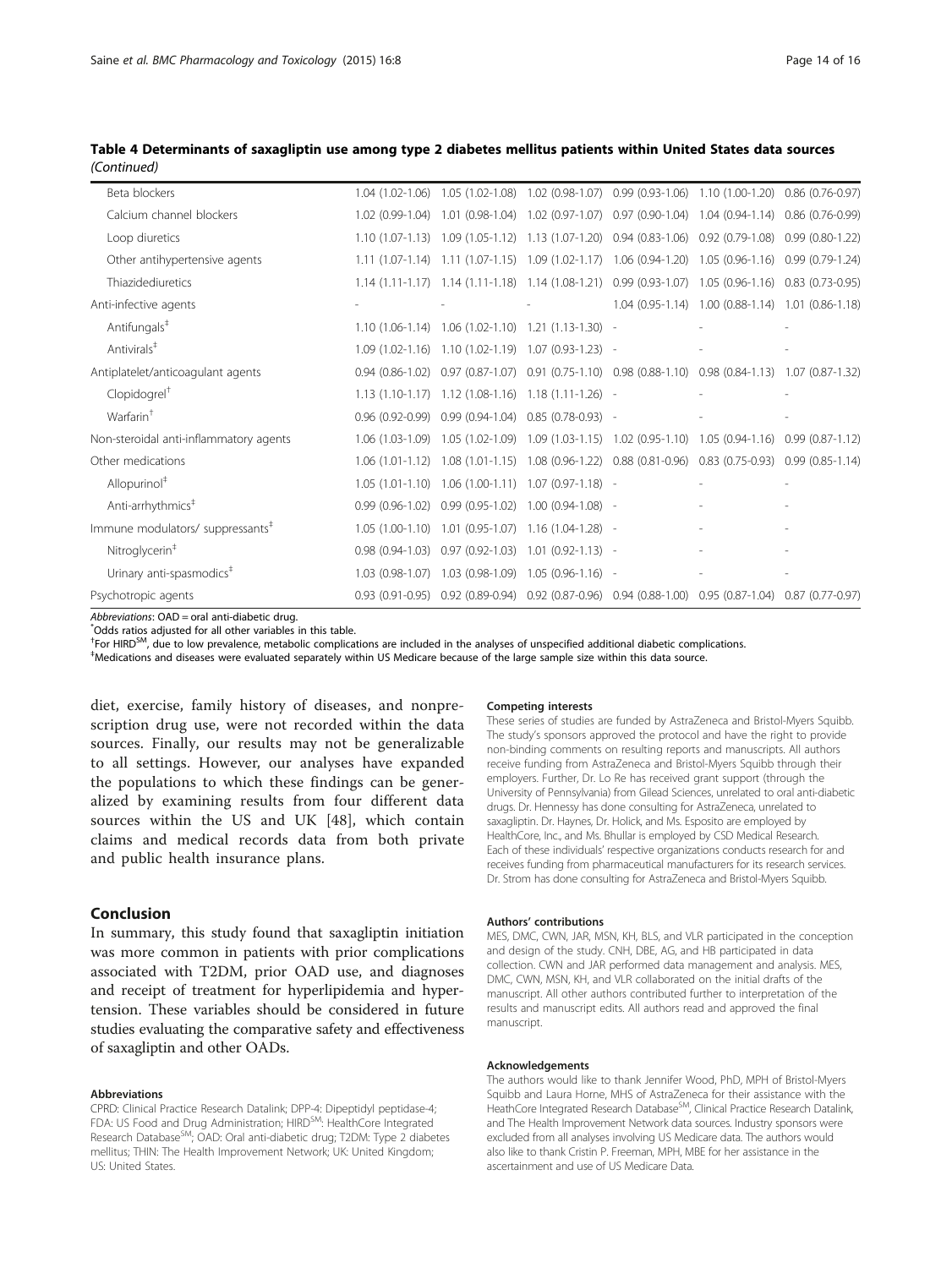#### <span id="page-14-0"></span>Author details

<sup>1</sup>Department of Biostatistics and Epidemiology, Center for Clinical Epidemiology and Biostatistics, Perelman School of Medicine at the University of Pennsylvania, 423 Guardian Drive, Philadelphia, PA, USA. <sup>2</sup>Department of Biostatistics and Epidemiology, Center for Pharmacoepidemiology Research and Training, Perelman School of Medicine at the University of Pennsylvania, Philadelphia, PA, USA. <sup>3</sup>HealthCore, Inc, Wilmington, DE, USA. <sup>4</sup>Department of Medicine, Perelman School of Medicine at the University of Pennsylvania, Philadelphia, PA, USA. <sup>5</sup>Clinical Practice Research Datalink, Medicines and Healthcare Products Regulatory Agency, London, UK. <sup>6</sup>Cegedim Strategic Data Medical Research, London, UK.<br><sup>7</sup>Butgers Biomedical & Health Sciences, Butgers, the State University of New. <sup>7</sup>Rutgers Biomedical & Health Sciences, Rutgers, the State University of New Jersey, Newark, NJ, USA.

## Received: 15 December 2014 Accepted: 16 March 2015 Published online: 02 April 2015

#### References

- 1. Danaei G, Finucane MM, Lu Y, Singh GM, Cowan MJ, Paciorek CJ, et al. National, regional, and global trends in fasting plasma glucose and diabetes prevalence since 1980: systematic analysis of health examination surveys and epidemiological studies with 370 country-years and 2.7 million participants. Lancet. 2011;378:31–40.
- 2. Wild S, Roglic G, Green A, Sicree R, King H. Global prevalence of diabetes: estimates for the year 2000 and projections for 2030. Diabetes Care. 2004;27:1047–53.
- 3. Gonzalez EL, Johansson S, Wallander MA, Rodriguez LA. Trends in the prevalence and incidence of diabetes in the UK: 1996–2005. J Epidemiol Community Health. 2009;63:332–6.
- 4. Centers for Disease Control and Prevention. National Diabetes Statistics Report: Estimates of Diabetes and Its Burden in the United States, 2014. Atlanta, GA: U.S. Department for Health and Human Services; 2014.
- 5. Huang ES, Basu A, O'Grady M, Capretta JC. Projecting the future diabetes population size and related costs for the U.S. Diabetes Care. 2009;32:2225–9.
- 6. Bolen S, Feldman L, Vassy J, Wilson L, Yeh HC, Marinopoulos S, et al. Systematic review: comparative effectiveness and safety of oral medications for type 2 diabetes mellitus. Ann Intern Med. 2007;147:386–99.
- 7. Tahrani AA, Piya MK, Barnett AH. Saxagliptin: a new DPP-4 inhibitor for the treatment of type 2 diabetes mellitus. Adv Ther. 2009;26:249–62.
- 8. Rosenstock J, Sankoh S, List JF. Glucose-lowering activity of the dipeptidyl peptidase-4 inhibitor saxagliptin in drug-naive patients with type 2 diabetes. Diabetes Obes Metab. 2008;10:376–86.
- Jadzinsky M, Pfutzner A, Paz-Pacheco E, Xu Z, Allen E, Chen R. Saxagliptin given in combination with metformin as initial therapy improves glycaemic control in patients with type 2 diabetes compared with either monotherapy: a randomized controlled trial. Diabetes Obes Metab. 2009;11:611–22.
- 10. DeFronzo RA, Hissa MN, Garber AJ, Luiz Gross J, Yuyan Duan R, Ravichandran S, et al. The efficacy and safety of saxagliptin when added to metformin therapy in patients with inadequately controlled type 2 diabetes with metformin alone. Diabetes Care. 2009;32:1649–55.
- 11. Chacra AR, Tan GH, Apanovitch A, Ravichandran S, List J, Chen R. Saxagliptin added to a submaximal dose of sulphonylurea improves glycaemic control compared with uptitration of sulphonylurea in patients with type 2 diabetes: a randomised controlled trial. Int J Clin Pract. 2009;63:1395–406.
- 12. Hollander P, Li J, Allen E, Chen R, Investigators C. Saxagliptin added to a thiazolidinedione improves glycemic control in patients with type 2 diabetes and inadequate control on thiazolidinedione alone. J Clin Endocrinol Metab. 2009;94:4810–9.
- 13. Barnett AH, Charbonnel B, Donovan M, Fleming D, Chen R. Effect of saxagliptin as add-on therapy in patients with poorly controlled type 2 diabetes on insulin alone or insulin combined with metformin. Curr Med Res Opin. 2012;28:513–23.
- 14. SC Pradhan DGS, CH Shashindran, JS Bapna. Drug utilization studies. Natl Med J India 1988, 1:185–189.
- 15. Khan GH, Aqil M, Pillai KK, Ahmad MA, Kapur P, Ain MR, et al. Therapeutic adherence: a prospective drug utilization study of oral hypoglycemic in patients with type 2 diabetes mellitus. Asian Pac J Trop Dis. 2014;4(Supplement 1):S347–52.
- 16. Walker AM. Confounding by indication. Epidemiology. 1996;7:335–6.
- 17. Glynn RJ, Schneeweiss S, Stürmer T. Indications for propensity scores and review of their use in pharmacoepidemiology. Basic Clin Pharmacol Toxicol. 2006;98:253–9.
- 18. Lo Re V 3rd, Haynes K, Ming EE, Wood Ives J, Horne LN, Fortier K, et al. Safety of saxagliptin: rationale for and design of a series of postmarketing observational studies. Pharmacoepidemiol Drug Saf. 2012;21(11):202–15.
- 19. Williams T, van Staa T, Puri S, Eaton S. Recent advances in the utility and use of the General Practice Research Database as an example of a UK Primary Care Data resource. Ther Adv Drug Saf. 2012;3:89–99.
- 20. Horsfall LJ, Nazareth I, Petersen I. Serum uric acid and the risk of respiratory disease: a population-based cohort study. Thorax. 2014;69:1021–6.
- 21. Fett N, Haynes K, Propert KJ, Margolis DJ. Five-year malignancy incidence in patients with chronic pruritus: a population-based cohort study aimed at limiting unnecessary screening practices. J Am Acad Dermatol. 2014;70:651–8.
- 22. Lewis JD, Schinnar R, Bilker WB, Wang X, Strom BL. Validation studies of the health improvement network (THIN) database for pharmacoepidemiology research. Pharmacoepidemiol Drug Saf. 2007;16:393–401.
- 23. Lo Re V 3rd, Haynes K, Forde KA, Localio AR, Schinnar R, Lewis JD. Validity of The Health Improvement Network (THIN) for epidemiologic studies of hepatitis C virus infection. Pharmacoepidemiol Drug Saf. 2009;18:807–14.
- 24. Cai B, Xu W, Bortnichak E, Watson DJ. An algorithm to identify medical practices common to both the General Practice Research Database and The Health Improvement Network database. Pharmacoepidemiol Drug Saf. 2012;21:770–4.
- 25. Chan KA, Truman A, Gurwitz JH, Hurley JS, Martinson B, Platt R, et al. A cohort study of the incidence of serious acute liver injury in diabetic patients treated with hypoglycemic agents. Arch Intern Med. 2003;163:728–34.
- 26. Bullano MF, McNeeley BJ, Yu YF, Quimbo R, Burawski LP, Yu EB, et al. Comparison of costs associated with the use of etanercept, infliximab, and adalimumab for the treatment of rheumatoid arthritis. Manag Care Interface. 2006;19:47–53.
- 27. Sarawate C, Sikirica MV, Willey VJ, Bullano MF, Hauch O. Monitoring anticoagulation in atrial fibrillation. J Thromb Thrombolysis. 2006;21:191–8.
- 28. Kamat SA, Gandhi SK, Davidson M. Comparative effectiveness of rosuvastatin versus other statin therapies in patients at increased risk of failure to achieve low-density lipoprotein goals. Curr Med Res Opin. 2007;23:1121–30.
- 29. Young BA, Lin E, Von Korff M, Simon G, Ciechanowski P, Ludman EJ, et al. Diabetes complications severity index and risk of mortality, hospitalization, and healthcare utilization. Am J Manag Care. 2008;14:15–23.
- 30. American Diabetes Association. Standards of medical care in diabetes-2014. Diabetes Care. 2014;37(Supplement 1):S14–S280.
- 31. Mamdani M, Sykora K, Li P, Normand S-LT, Streiner DL, Austin PC, et al. Reader's guide to critical appraisal of cohort studies: 2. Assessing potential for confounding. BMJ: British Medical Journal. 2005;330:960–2.
- 32. Lee D, Bergman U. Studies of Drug Utilization. Pharmacoepidemiology. Fifth edn. Oxford, UK: John Wiley & Sons, Ltd.; 2012.
- 33. Dore DD, Seeger JD, Arnold Chan K. Use of a claims-based active drug safety surveillance system to assess the risk of acute pancreatitis with exenatide or sitagliptin compared to metformin or glyburide. Curr Med Res Opin. 2009;25:1019–27.
- 34. Cai B, Katz L, Alexander CM, Williams-Herman D, Girman CJ. Characteristics of patients prescribed sitagliptin and other oral antihyperglycaemic agents in a large US claims database. Int J Clin Pract. 2010;64:1601–8.
- 35. Brodovicz KG, Kou TD, Alexander CM, O'Neill EA, Senderak M, Engel SS, et al. Recent trends in the characteristics of patients prescribed sitagliptin and other oral antihyperglycaemic agents in a large U.S. claims database. Int J Clin Pract. 2013;67:449–54.
- 36. Zhang Q, Rajagopalan S, Mavros P, Engel SS, Davies MJ, Yin D, et al. Baseline characteristic differences between patients prescribed sitagliptin vs. other oral antihyperglycemic agents: analysis of a US electronic medical record database. Curr Med Res Opin. 2010;26:1697–703.
- 37. Zhang Q, Rajagopalan S, Mavros P, Engel SS, Davies MJ, Yin D, et al. Differences in baseline characteristics between patients prescribed sitagliptin versus exenatide based on a US electronic medical record database. Adv Ther. 2010;27:223–32.
- 38. Inzucchi SE, Bergenstal RM, Buse JB, Diamant M, Ferrannini E, Nauck M, et al. Management of hyperglycemia in type 2 diabetes: a patient-centered approach: position statement of the American Diabetes Association (ADA) and the